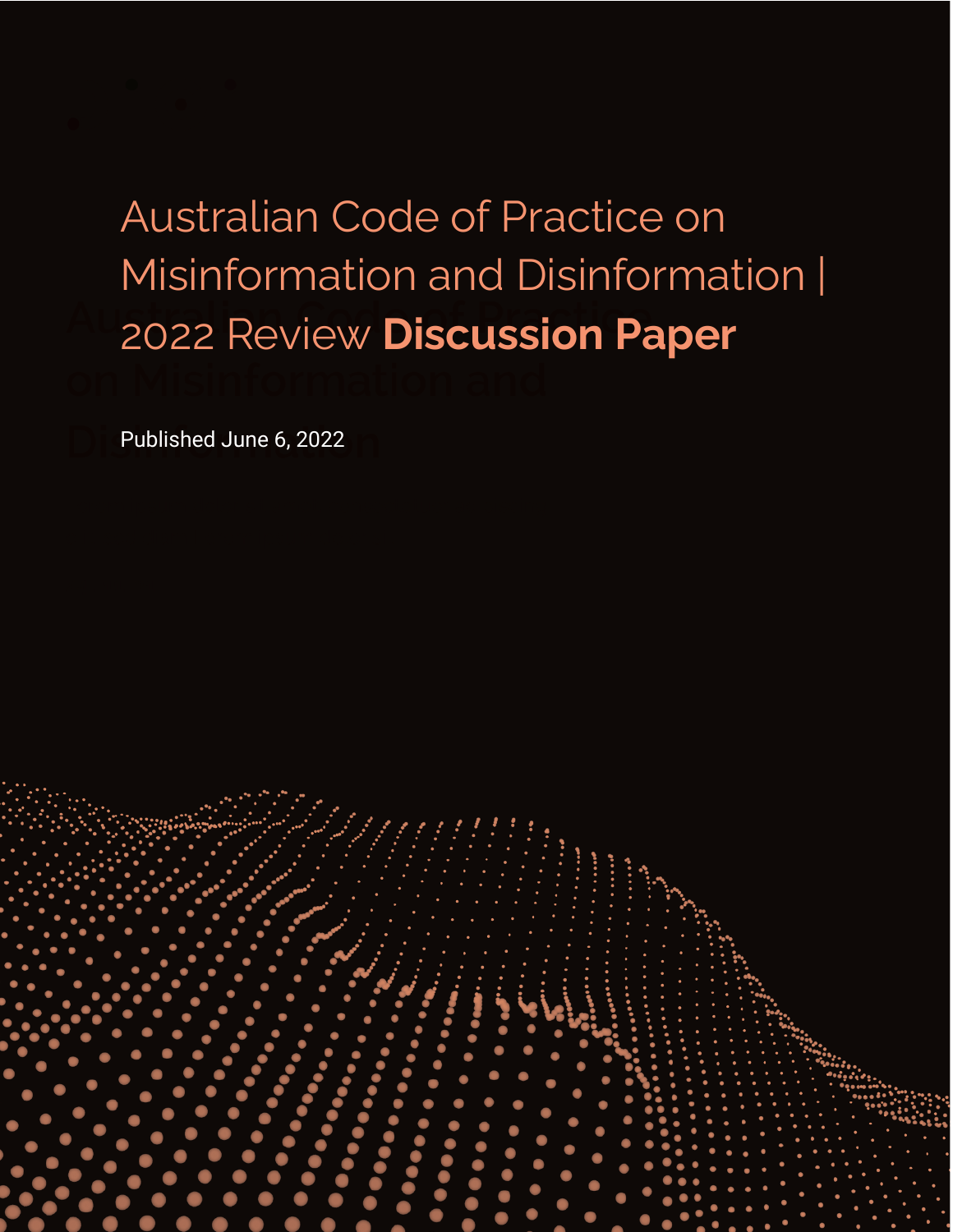# Australian Code of Practice on Misinformation and Disinformation | 2022 Review **Discussion paper**

| Proposal 6                                                                                                                                                          | 13                      |
|---------------------------------------------------------------------------------------------------------------------------------------------------------------------|-------------------------|
| Question 6: Should the approach to issues-based advertising be clarified?                                                                                           | 12                      |
| Proposal 5                                                                                                                                                          | 12                      |
| Question 5: Should the code be extended to include private messaging?                                                                                               | 11                      |
| Proposal 4                                                                                                                                                          | 11                      |
| Proposal 3                                                                                                                                                          | 11                      |
| Treatment of news aggregation services under the ACPDM                                                                                                              | 10                      |
| The exemption of professional news from the code                                                                                                                    | 10                      |
| Question 4: Should the exemption for professional news content be revised so that it is clearer?<br>Should the code be extended to cover news aggregation services? | 10                      |
| Proposal 2                                                                                                                                                          | 9                       |
| Question 3: Should the definition of harm be amended to deal with concerns about the<br>narrowness of 'serious and imminent threat' language?                       | 9                       |
| Proposal 1                                                                                                                                                          | 8                       |
| Question 2: Should the code take an opt-out rather than an opt-in approach to the optional<br>commitments under the code?                                           | $\overline{7}$          |
| Question 1: Should the code cover a broader scope of signatories?                                                                                                   | $\overline{7}$          |
| <b>Discussion of questions and proposals</b>                                                                                                                        | $\overline{7}$          |
| <b>Consultation questions</b>                                                                                                                                       | 6                       |
| Scope of ACPDM 2022 review                                                                                                                                          | 6                       |
| Independent oversight                                                                                                                                               | 5                       |
| Outcomes based approach                                                                                                                                             | $\overline{4}$          |
| Background to the ACPDM and the review                                                                                                                              | $\overline{\mathbf{4}}$ |
| Purpose of this discussion paper                                                                                                                                    | 3                       |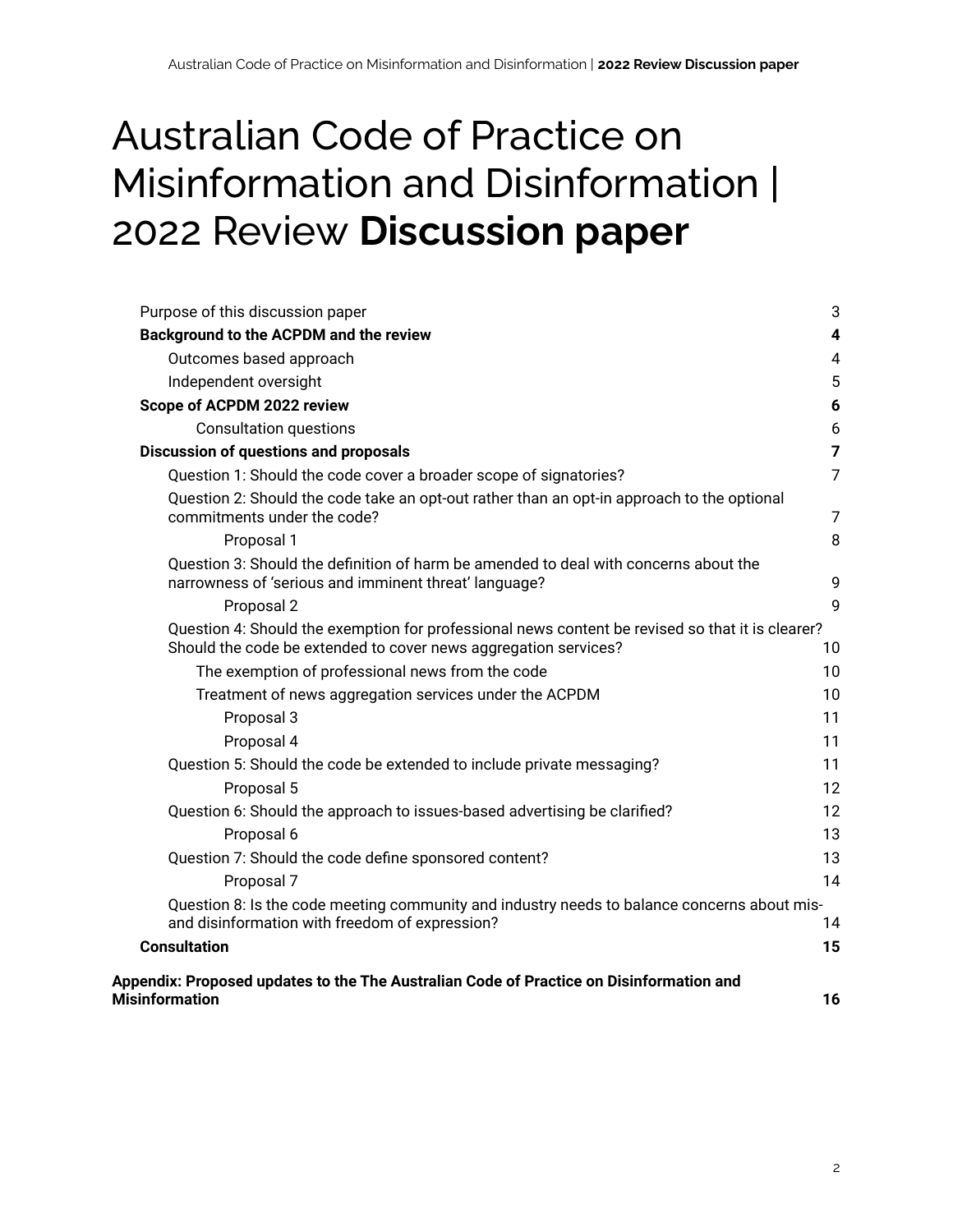## <span id="page-2-0"></span>A. Purpose of this discussion paper

The *Australian Code of Practice on Disinformation and Misinformation* ('ACPDM' or 'the code') has been developed by the Digital Industry Group Inc. (DIGI), and adopted by Adobe, Apple, Google, Meta, Microsoft, Redbubble, TikTok and Twitter 1 .

The ACPDM was launched in February 2021 in response to government policy as set out in *Regulating in the Digital Age: Government Response and Implementation Roadmap for the Digital Platforms Inquiry 2 .* The development of the ACPDM was informed by expert guidance provided by the University of Technology Sydney, Centre for Media Transition, and First Draft, a global organisation that specialises in helping societies overcome false and misleading information. It was also informed by stakeholder input from public consultation, in line with guidance provided by the Australian Communications and Media Authority (the ACMA) set out in *Misinformation and News Quality on Digital Platforms in Australia: A Position Paper to Guide Code Development 3* (ACMA Position Paper).

The ACPDM must be reviewed after it has been in operation for twelve months, and thereafter at two yearly intervals. The review must be based on the input of the signatories, and relevant government bodies (including the ACMA) and other interested stakeholders including academics and representatives from civil society active in this field 4 . In its June 2021 *Report to government on the adequacy of digital platforms disinformation and news quality measures 5* (ACMA Report to Government)*,* released in March 2022, the ACMA made a series of recommendations about further work to be undertaken throughout 2022 to support industry's efforts to make improvements to the ACPDM. In relation to the first review of the ACPDM, the ACMA recommended that: 'The government should encourage DIGI to consider the findings in this report when reviewing the code in February 2022' 6 . The then Minister for Communications, Urban Infrastructure, Cities and the Arts endorsed the ACMA's recommendations 7 . DIGI is responsible for the ongoing administration of the ACPDM and is now consulting on its first review of the code that will consider and evaluate:

- a) specific questions and proposed changes and clarifications to the ACPDM, based on the findings of the ACMA Report to Government, and operational experience of the code since February 2021. These questions and proposals are discussed in Section C below.
- b) whether the ACPDM is meeting the needs of industry and the community to balance concerns about misinformation and disinformation with the need to protect freedom of expression online; and
- c) whether a need exists to change the scope of the ACPDM and/or amend specific provisions.

This Discussion Paper provides background and specific questions and proposals to assist public

<sup>1</sup> DIGI (2021), *Australian Code of Practice on Disinformation and Misinformation*, <https://digi.org.au/disinformation-code/> (*ACPDM*)

<sup>3</sup> ACMA (26/06/21), *Misinformation and News Quality on Digital Platforms in Australia: A Position Paper to Guide Code Development*, <sup>2</sup> The Treasury (12/12/19), *Regulating in the digital age: Government Response and Implementation Roadmap for the Digital Platforms Inquiry*, <https://treasury.gov.au/sites/default/files/2019-12/Government-Response-p2019-41708.pdf>

[https://www.acma.gov.au/sites/default/files/2020-06/Misinformation%20and%20news%20quality%20position%20pa](https://www.acma.gov.au/sites/default/files/2020-06/Misinformation%20and%20news%20quality%20position%20paper.pdf) [per.pdf](https://www.acma.gov.au/sites/default/files/2020-06/Misinformation%20and%20news%20quality%20position%20paper.pdf) (*ACMA Position Pape*r)

<sup>4</sup> *ACPDM*, Section 7.7

<sup>5</sup> ACMA (21/03/2022), *Report to government on the adequacy of digital platforms' disinformation and news quality measures*,

<https://www.acma.gov.au/report-government-adequacy-digital-platforms-disinformation-and-news-quality-measures> (*ACMA Report to Governmen*t)

<sup>6</sup> *ACMA Report to Government*, Recommendation 1.

<sup>7</sup> Former Minister Paul Fletcher (21/03/2022), *New disinformation laws*,

[https://webarchive.nla.gov.au/awa/20220405140842/https://minister.infrastructure.gov.au/fletcher/media-release/n](https://webarchive.nla.gov.au/awa/20220405140842/https://minister.infrastructure.gov.au/fletcher/media-release/new-disinformation-laws) [ew-disinformation-laws](https://webarchive.nla.gov.au/awa/20220405140842/https://minister.infrastructure.gov.au/fletcher/media-release/new-disinformation-laws)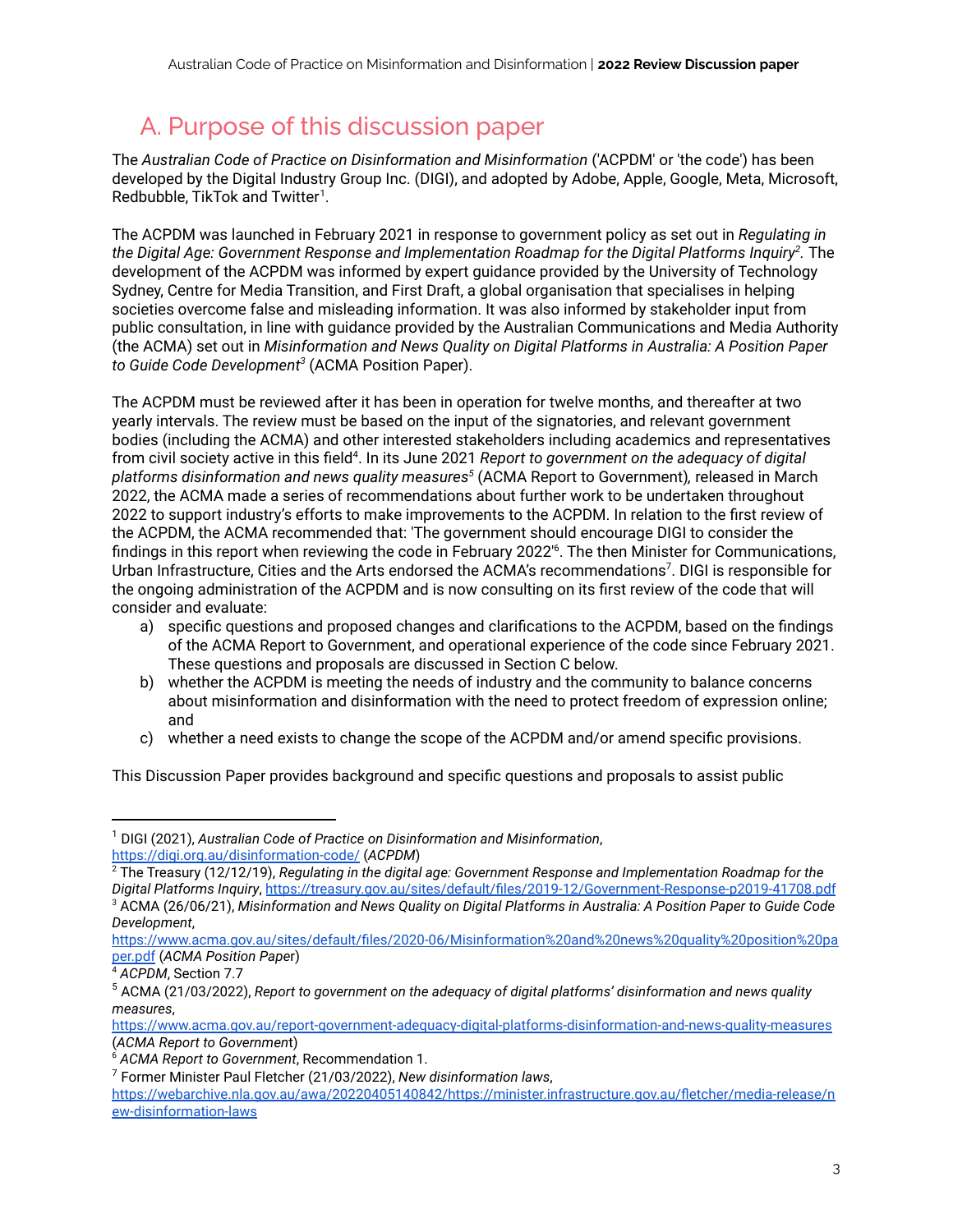<span id="page-3-0"></span>consultation of the 2022 review. We have included an Appendix that shows the proposed changes to the ACPDM, which are underlined.

## B. Background to the ACPDM and the review

### <span id="page-3-1"></span>Outcomes based approach

The ACPDM adopts an outcomes based approach that aims to incentivise signatories to be more transparent and accountable for their response to harms caused by disinformation and misinformation, as defined in the code. The code incorporates a range of measures aimed at achieving seven key objectives and ten outcomes which are informed by the purpose and guiding principles of the code, including the principle that in developing responses to mis- and disinformation, signatories should be cognisant of the need to protect international human rights. The ACMA Report to Government found that 'the code objectives and principles meet the government objective of striking a balance between encouraging platform interventions and protecting freedom of expression, privacy and other rights.' <sup>8</sup> An advantage of the outcomes-based model is that it allows platforms with a range of business models to sign up to a single code<sup>9</sup>.

There are two key mandatory requirements for signatories under the code:

- a) each signatory must commit to to the core objective of providing safeguards against harms that may be caused by disinformation and misinformation and the corresponding outcome of contributing to reducing the risk of harm caused by disinformation and misinformation by adopting a range of scalable measures<sup>10</sup>. Signatories can also make additional, opt-in commitments to a range of additional objectives and outcomes relevant to the services provided on their platform; and
- b) each signatory must submit an annual transparency report. The report must describe the signatory's progress towards achieving the outcomes of the code, and explain why it has not elected to make optional commitments (where that is the case). For example, a user-generated content platform may adopt different measures to a search engine.

The reporting requirement enables the ACMA and other stakeholders to evaluate a signatory's performance against its commitments under the code, and incentivises signatories to improve their approach to tackling mis- and disinformation year on year. The second set of reports for the 2021 calendar year were published by DIGI in May 2022.

#### <span id="page-3-2"></span>Independent oversight

The ACPDM goes beyond self-assessment, by establishing governance arrangements for the independent oversight of the code and a facility via which the public can make complaints about code breaches. The governance arrangements were implemented in October 2021 and comprise:

a) the establishment of an Administration Sub-Committee comprising representatives from signatories and independent members who will meet at six monthly intervals to review the actions of signatories and monitor how they are meeting their commitments under the code (section  $7.6$ );<sup>11</sup>

<sup>8</sup> *ACMA Report to Governmen*t, see finding 21.

<sup>9</sup> *ACMA Report to Governmen*t, see finding 20.

*<sup>10</sup>ACPDM*, See Objective 1a, Outcome 1a.

<sup>&</sup>lt;sup>11</sup> The facility has been established to resolve complaints by the public about possible breaches of signatories' commitments under the code. The public can access the facility via a complaints portal on DIGI's website. An independent Complaints Sub-committee resolves complaints in accordance with Terms of Reference, which are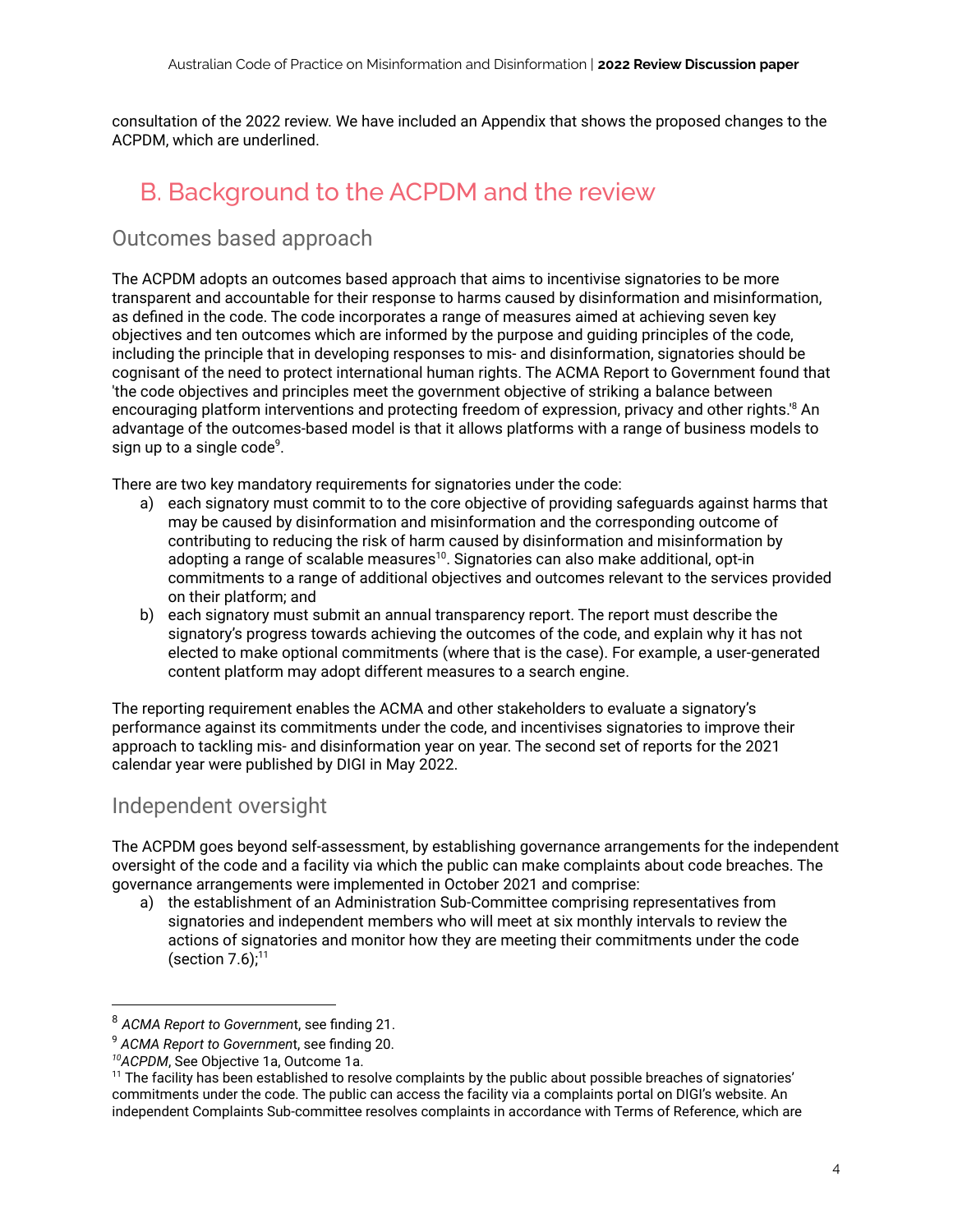- b) a process for the independent expert review of all signatories' transparency reports;
- c) best practice guidelines developed by the independent expert reviewer that will inform the data and other information to be included in subsequent reports <sup>12</sup>; and
- d) a complaints handling facility with an independent Complaints sub-committee (required under section 7.4 of the code).

<span id="page-4-0"></span>More information about the governance arrangements for the ACPDM, including the Terms of Reference for the complaints facility are available on the DIGI website $^{13}$  and in DIGI's 2022 annual report $^{14}$ .

## C. Scope of ACPDM 2022 review

The 2022 review of the ACPDM will consider eight specific questions that take into account the findings in the ACMA Report to Government*.*

<span id="page-4-1"></span>Consultation questions

- 1) Should the ACPDM cover a broader scope of signatories? If so should:
	- a) the ACMA have a continued role in identifying those services that are within the scope of the code; and
	- b) what should the criteria be for a company's eligibility to participate in the code?
- 2) Should the ACPDM take an opt-out rather than an opt-in approach to the optional commitments under the code? 15
- 3) Should the definition of harm be amended to deal with concerns about the narrowness of 'serious and imminent threat' language?<sup>16</sup>
- 4) Should the exemption for professional news content be revised so that it is clearer? Should the code be extended to cover news aggregation services?<sup>17</sup>
- 5) Should the code be extended to include private messaging services?<sup>18</sup>
- 6) Should the approach of the code to issues-based advertising be clarified  $2^{19}$
- 7) Should the code better define paid and sponsored content? $20$
- 8) Is the code meeting the needs of industry and the community to balance concerns about misinformation and disinformation with the need to protect freedom of expression online?

It is important to note that some of the findings of the ACMA review of the ACPDM pre-date changes that were made by the signatories in October 2022 to improve governance of the code. These governance arrangements are not included within the 2022 code review since they have been in force for less than 12 months and signatories consider there is insufficient operational experience at this stage to evaluate their

published on the DIGI website, together with information about the operation of the complaints facility and the governance of the Code.

<sup>12</sup> *ACPDM*, See Section 7.3

<sup>13</sup>DIGI (11/10/21), *Disinformation Code Complaints*, <https://digi.org.au/disinformation-code/compaints/>

<sup>14</sup> DIGI, *Australian Code of Practice on Disinformation and Misinformation | Annual Report*, (06/06/22), [www.digi.org.au/disinformation-code/code-review](https://digi.org.au/disinformation-code/code-review)

*<sup>15</sup> ACMA Report to Government*, findings 22 and 39, p. 87.

*<sup>16</sup> ACMA Report to Government*, finding 24, p. 87.

<sup>17</sup> *ACMA Report to Government*, finding 26, p. 87.

<sup>18</sup> *ACMA Report to Government*, finding 27, p. 87

<sup>19</sup> *ACMA Report to Governmen*t, finding 28, . ,87

<sup>20</sup> *ACMA Report to Government*, finding 27, p. 87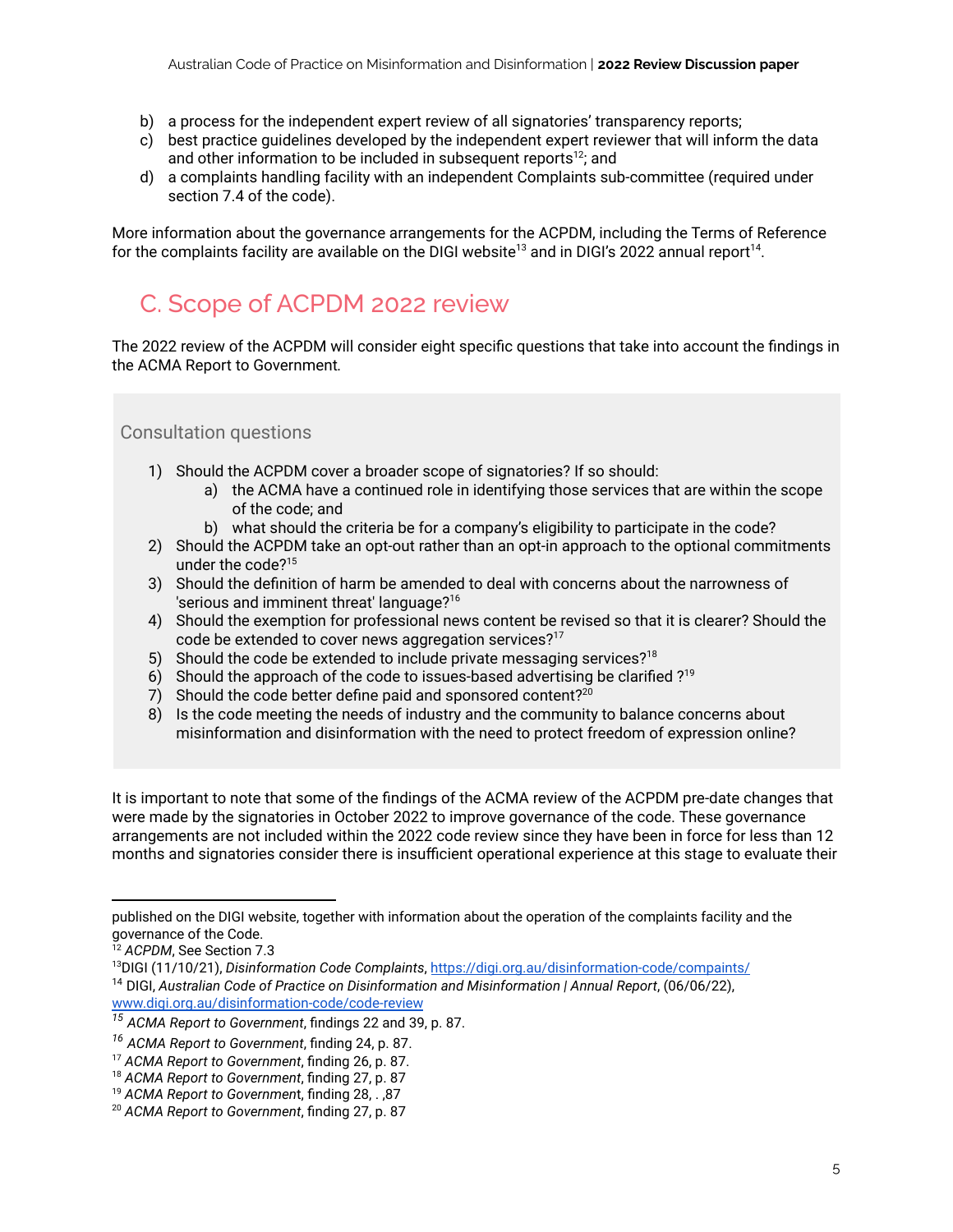effectiveness. The governance arrangements may be reviewed in 2024, taking into account the ACMA's next review of the code, which is likely to be released in the second half of 2023.

In considering the questions raised by this review, it is worth noting some of the key challenges involved in designing regulation for mis- and disinformation that were outlined by the experts at the Centre for Media Transition and First Draft who authored the *Discussion paper on an Australian Code of Practice on Disinformation* as part of the development process for the ACPDM. These challenges include: 21

- a) the choices that must be made in defining disinformation  $-$  including the type of 'harms' which are included within that concept;
- b) the risks to freedom of speech, including political communication, that may arise in the course of taking action in relation to content;
- c) the difficulties of setting regulatory initiatives at a national level for issues that affect a range of industry participants and consumers across multiple jurisdictions;
- d) the need to combine regulatory approaches with other initiatives to raise awareness and media literacy or to encourage factual accuracy in news reporting; and
- e) how regulation can encourage a sense of shared responsibility among the community, government, content producers and digital platforms.

## <span id="page-5-0"></span>D. Discussion of questions and proposals

#### <span id="page-5-1"></span>Question 1: Should the code cover a broader scope of signatories?

The scope of the ACPDM currently covers major digital platforms in Australia, including platforms that are not existing DIGI members, and platforms that are not signatories to the European Union (EU) Code of Practice on Disinformation. These platforms meet the ACMA's recommended threshold for participation in the code of one million active monthly active users in Australia:

The bulk of 'major platforms' in Australia have signed up to the code. As such, it should be regarded *as an industry-wide initiative. 22*

The ACMA has identified a risk that mis- and disinformation may become a larger issue in the future, noting that some platforms have experienced significant growth in Australia over the past 18 months.

*With major platforms implementing measures to address misinformation and disinformation on their services, purveyors of misinformation are moving to alternative platforms, like Telegram, that are not code signatories and have less stringent content moderation. 23*

The ACMA has suggested it would be desirable for the code to be extended to other digital services if they do not meet the proposed threshold of one million active monthly users. <sup>24</sup> While DIGI is unable to enforce participation in the ACPDM, however we are interested to hear views about whether additional online services should become signatories to the code, and if so should:

- a) the ACMA have a continued role in identifying those services that are within the scope of the code; and
- b) what should the criteria be for a company's eligibility to participate?

<sup>22</sup> *ACMA Report to Government*, finding 17, p. 86. <sup>21</sup> UTS Centre for Media Transition & First Draft (16/10/2020), *Discussion paper on an Australian Code of Practice on Disinformation*, <https://digi.org.au/wp-content/uploads/2020/10/Discussion-Paper-Final.pdf>

<sup>23</sup> *ACMA Report to Government*, findings 19-21, p. 81.

<sup>24</sup> *ACMA Report to Government*, findings 18, p. 86.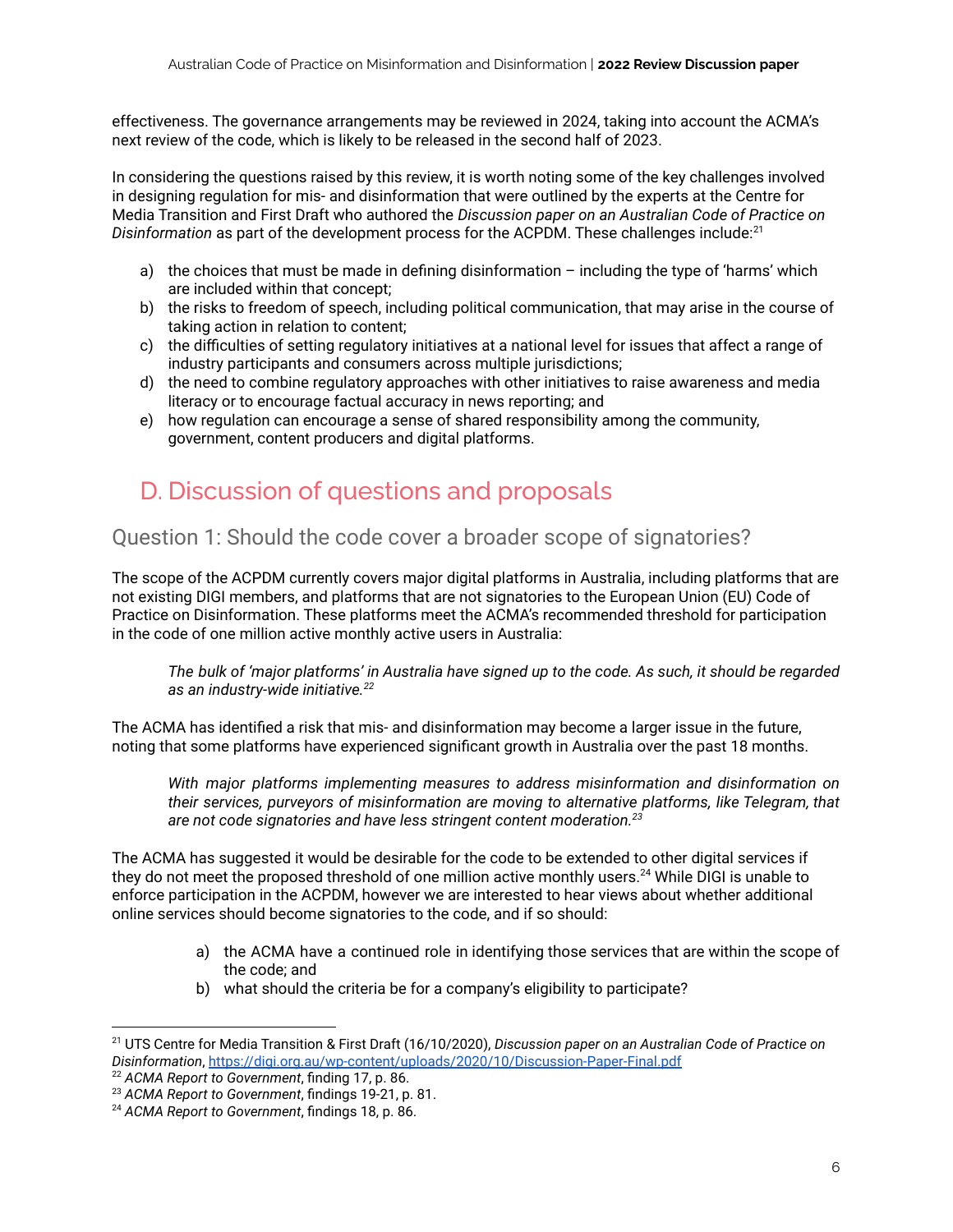### <span id="page-6-0"></span>Question 2: Should the code take an opt-out rather than an opt-in approach to the optional commitments under the code?

The ACMA has recommended that the ACPDM should be strengthened by taking an opt-out approach. Under such a framework, platforms would be permitted to opt out of an outcome only where that outcome is not relevant to their services. $^{25}$  In recognition of the variation in business models and product offerings of digital platforms, the code is designed to allow a range of businesses to make commitments by way of opt-in arrangements<sup>26</sup>. These cover:

- a) disrupting advertising and monetisation incentives for disinformation; $^{27}$
- b) ensuring the integrity and security of services is not undermined for example, by the use of fake accounts or automated bots that are designed to propagate disinformation.
- c) enabling users to make more informed choices about digital content; $^{28}$
- d) improving public awareness about the source of political advertising on platforms;<sup>29</sup>
- e) supporting the efforts of independent researchers to improve public understanding of disinformation and misinformation; <sup>30</sup> and
- f) in addition to filing the mandatory annual transparency report, publishing additional information detailing their progress in relation to Objective 1 and any additional code commitments they have made.

This approach is designed to accommodate digital platforms that 'operate vastly different businesses which offer a wide and constantly evolving variety of services and products'<sup>31</sup>and 'the need of the Signatories to choose those measures which are most suitable to address instances of disinformation and misinformation' on their services<sup>32</sup>. DIGI considers the flexibility provided by the opt-in model is currently working well. Five out of the eight signatories have currently opted in to all of the measures set out in the code. DIGI's experience is that this flexibility was key to securing the commitment of diverse signatories to the code. The ACPDM currently provides that signatories should include a brief explanation as to why they have not elected to make specific optional commitments<sup>33</sup>. The commitments that are currently made by signatories are published on the DIGI website.<sup>34</sup>

The opt-in model could be strengthened by amending the code to require signatories to reassess the relevance of the opt-in commitments to their products and services each year and provide additional transparency about the results of that assessment. We therefore suggest that the code be amended as per Proposal 1. This is also consistent with the ACMA's finding that for future reports, signatories should clearly specify the products and services covered by the code, and justify any major exclusions. $^{35}$ 

<sup>25</sup> *ACMA Report to Government*, finding 22, p.87.

<sup>26</sup> *ACPDM,* Section 7.1.

<sup>27</sup> *ACPDM*, Section 5.14-5.16.

<sup>28</sup> *ACPDM*, Section 5.17, 5.18.

<sup>29</sup> *ACPDM*, Section 5.21-23.

<sup>30</sup> *ACPDM*, Section 5.24-5.27.

<sup>31</sup> *ACPDM*, Section 1.5.

<sup>32</sup> *ACPDM*, Section 5.19, 5.20.

<sup>&</sup>lt;sup>33</sup> See Appendix 1 of this paper.

<sup>34</sup> DIGI, Transparency Reports, <https://digi.org.au/disinformation-code/transparency/>

<sup>35</sup> *ACMA Report to Government*, finding 39, p. 88.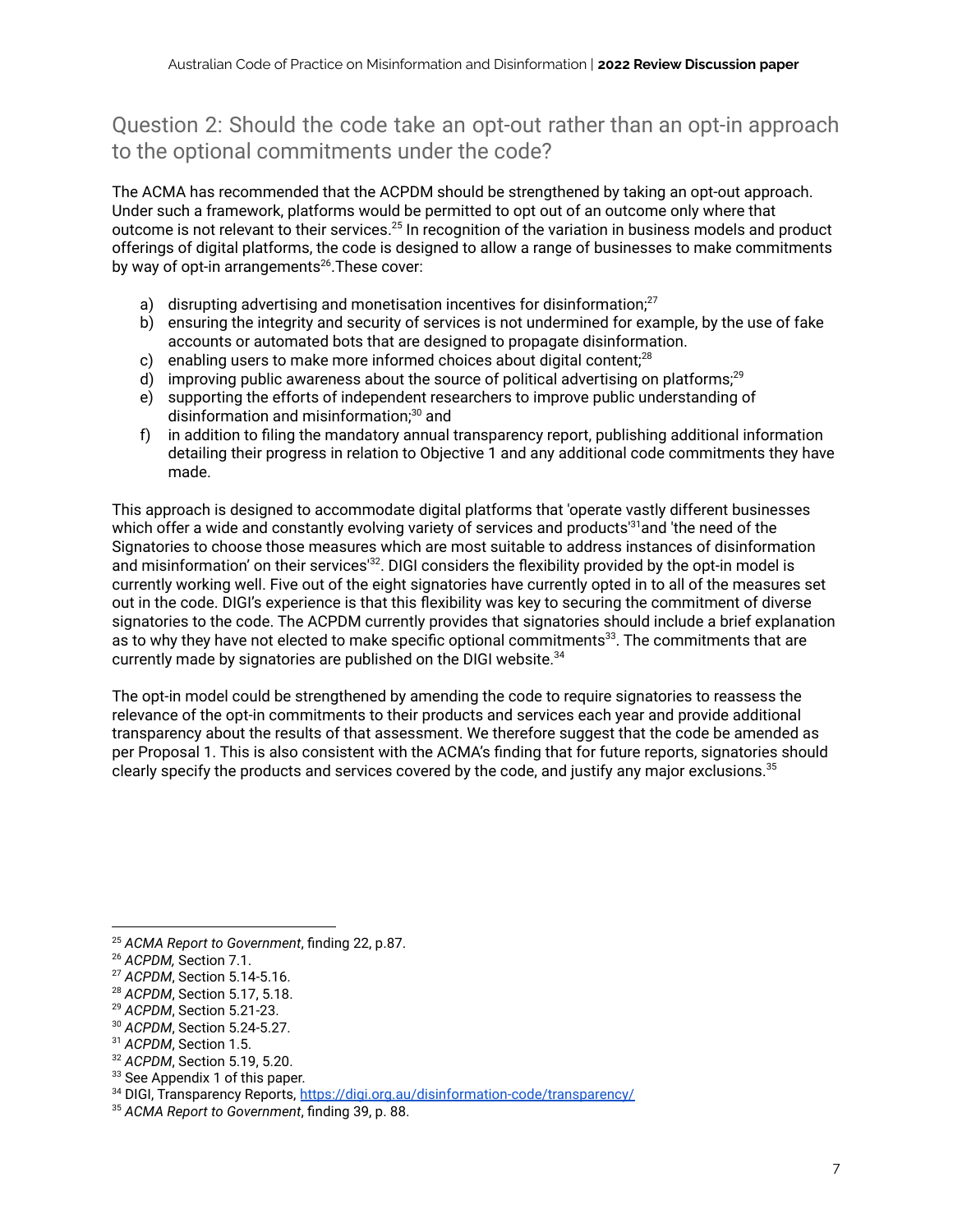#### <span id="page-7-0"></span>Proposal 1

Section 7.1 of the ACPDM be amended by adding the following additional requirements:

Each signatory will annually re-assess the extent the provisions of the code are relevant to their products and services (including whether any new products and services should be subject to the code) and update and notify DIGI of any updates to the opt-in form. DIGI will publish updates on the DIGI website.

Section 7.3 be updated to provide:

Each signatory's transparency reports will list the product and services covered by the code including additional products and services that have been assessed to be subject to the code during the period covered by the report.

### <span id="page-7-1"></span>Question 3: Should the definition of harm be amended to deal with concerns about the narrowness of 'serious and imminent threat' language?

The ACPDM requires signatories to take action against content that is reasonably likely to result in 'serious' and 'imminent' harm. Section 3.4 defines harm as follows:

*Harm means harms which pose an imminent and serious threat to:*

*A. democratic political and policymaking processes such as voter fraud, voter interference, voting misinformation; or*

*B. public goods such as the protection of citizens' health, protection of marginalised or vulnerable groups, public safety and security or the environment.*

This approach to harm is in line with the Digital Platforms Inquiry conducted by the ACCC which recommended a high threshold of 'serious public detriment' as a criterion for platforms to take action against disinformation. <sup>36</sup> The ACMA agrees that a threshold of 'serious' harm in the ACPDM is appropriate but considers the requirement that harm be 'imminent' could also exclude a range of chronic harms that can result from the cumulative effect of misinformation over time. The difficulty with that approach is that it is extremely difficult for platforms to foresee when an accumulation of instances of misinformation on a given topic is likely to result in harm that may be years or decades away. Further, many examples of chronic harm resulting from misinformation and disinformation are contentious. For example, lack of trust by citizens in democratic institutions is a complex phenomena which cannot readily be assigned to any single cause or point in time. $^{37}$  On the other hand, platforms recognise that an accumulation of misinformation can pose an imminent threat, for example, to public health during a pandemic and that this threat can be ongoing and persistent in nature that needs to be addressed on an ongoing basis.

<sup>36</sup>ACCC (2019), *Digital Platforms Inquiry Final Report*.

<sup>37</sup> See for example Lee Rainie, Scott Ketter and Andrew Perrin, Pew Research Center (22/07/19), *Trust and distrust in America*, <https://www.pewresearch.org/politics/2019/07/22/trust-and-distrust-in-america>. <https://www.accc.gov.au/system/files/Digital%20platforms%20inquiry%20-%20final%20report.pdf>, p. 370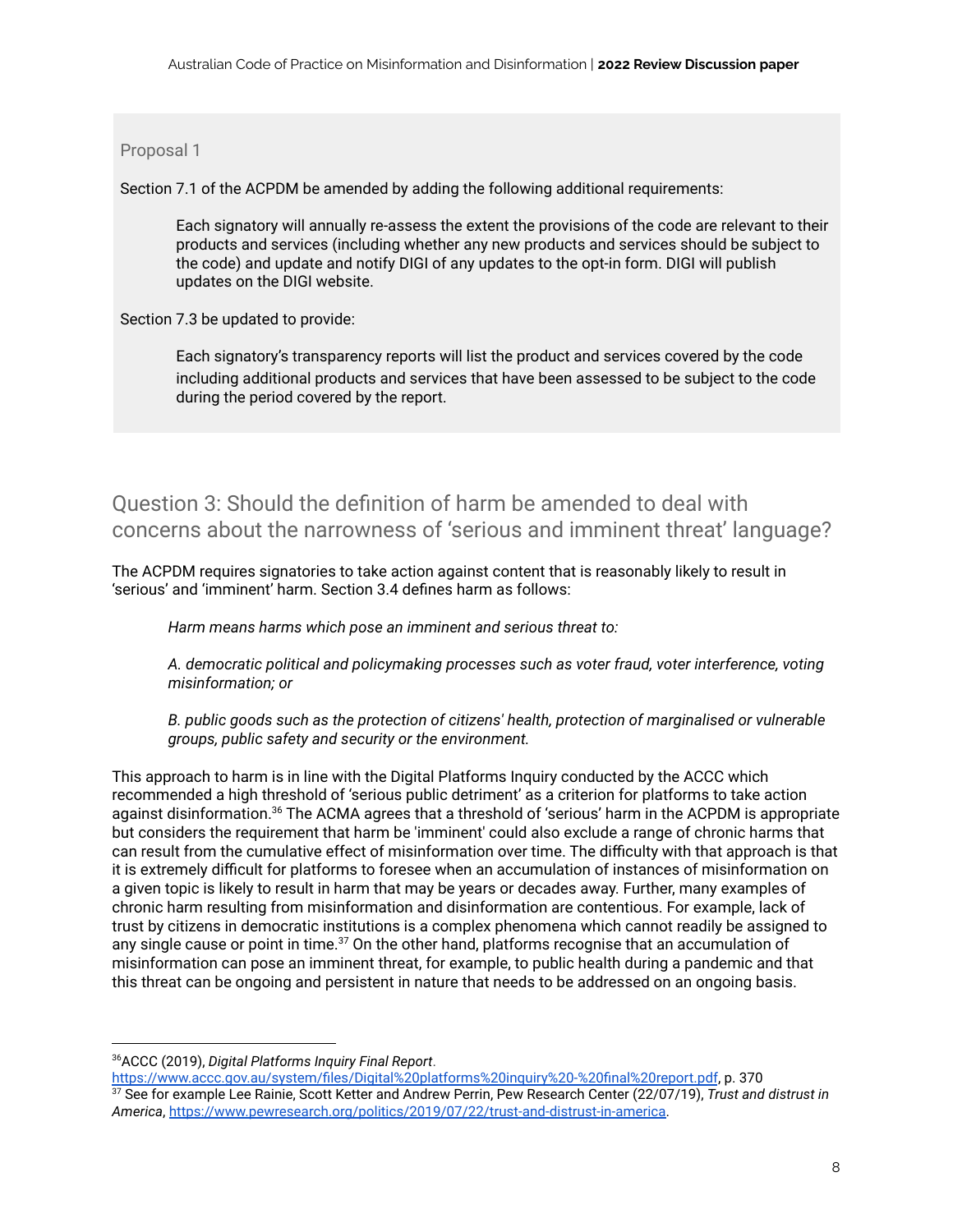<span id="page-8-0"></span>Proposal 2

Section 3.4 of the ACPDM be amended with the addition of a clarifying note as follows:

Note: an imminent and serious threat includes a situation where an accumulation of harms creates a persistent serious and imminent threat to A or B.

Question 4: Should the exemption for professional news content be revised so that it is clearer? Should the code be extended to cover news aggregation services?

#### <span id="page-8-2"></span><span id="page-8-1"></span>The exemption of professional news from the code

In Australia, traditional media has long regulated itself through developing its own regulatory instruments and complaint schemes. Print news media and associated online activities have self-regulatory standards of practice. The Australian Press Counci[l](https://www.presscouncil.org.au/what-we-do/) 'is the principal body with responsibility for responding to complaints about Australian newspapers, magazines and associated digital outlets<sup>38</sup>. There are also other industry regulators, such as the Independent Media Council, which has a code of conduct for print and online print media publishers<sup>39</sup>. Print media and their online outlets may also adopt their own codes of conduct. The exemption in the ACPDM of news from the requirements of the code concerning misinformation were drafted with these considerations in mind. Section 4.4 D. of the ACPDM contains an exemption for:

#### *news content that is the subject of a published editorial code which sets out content standards and or/complaints mechanisms*

The ACMA has accepted that professional news should be treated differently from other types of online content, as most news content is already covered by separate regulatory frameworks that promote accuracy and impartiality in reporting, and provide separate avenues for complaints handling. The ACPDM also provides a relevant model for media and other stakeholders in the digital ecosystem to respond to mis- and disinformation online. In this context, we consider that the regulation of the accuracy and quality of news and journalism is best dealt with by news providers. However, the ACMA also raises concerns that news content that does not present a high risk of harm at the publisher level can present a risk once it is taken out of its original context. We agree that this can be the case, for example, where old news is presented as current news as part of a coordinated disinformation campaign.

We are of the view that professional news should only fall within the scope of the ACPDM, where it is being disseminated via inauthentic behaviours to mislead online users as part of a disinformation campaign. Platforms that distribute professional news should generally be able to rely on the news provider to ensure the accuracy and editorial integrity of news content. However, we agree that the code should clarify how it treats news from sources not subject to an Australian editorial code, such as non-Australian sources, to ensure that only news of a professional standard falls within the Section 4.4 exclusion.

<sup>38</sup>Press Council, *Press Council Standards of practice for print and online media*, <https://www.presscouncil.org.au/standards>

<sup>39</sup> Independent Media Council, *Independent Media Council Code of Conduct for Print and Online Media Publishers*, <http://www.independentmediacouncil.com.au/#>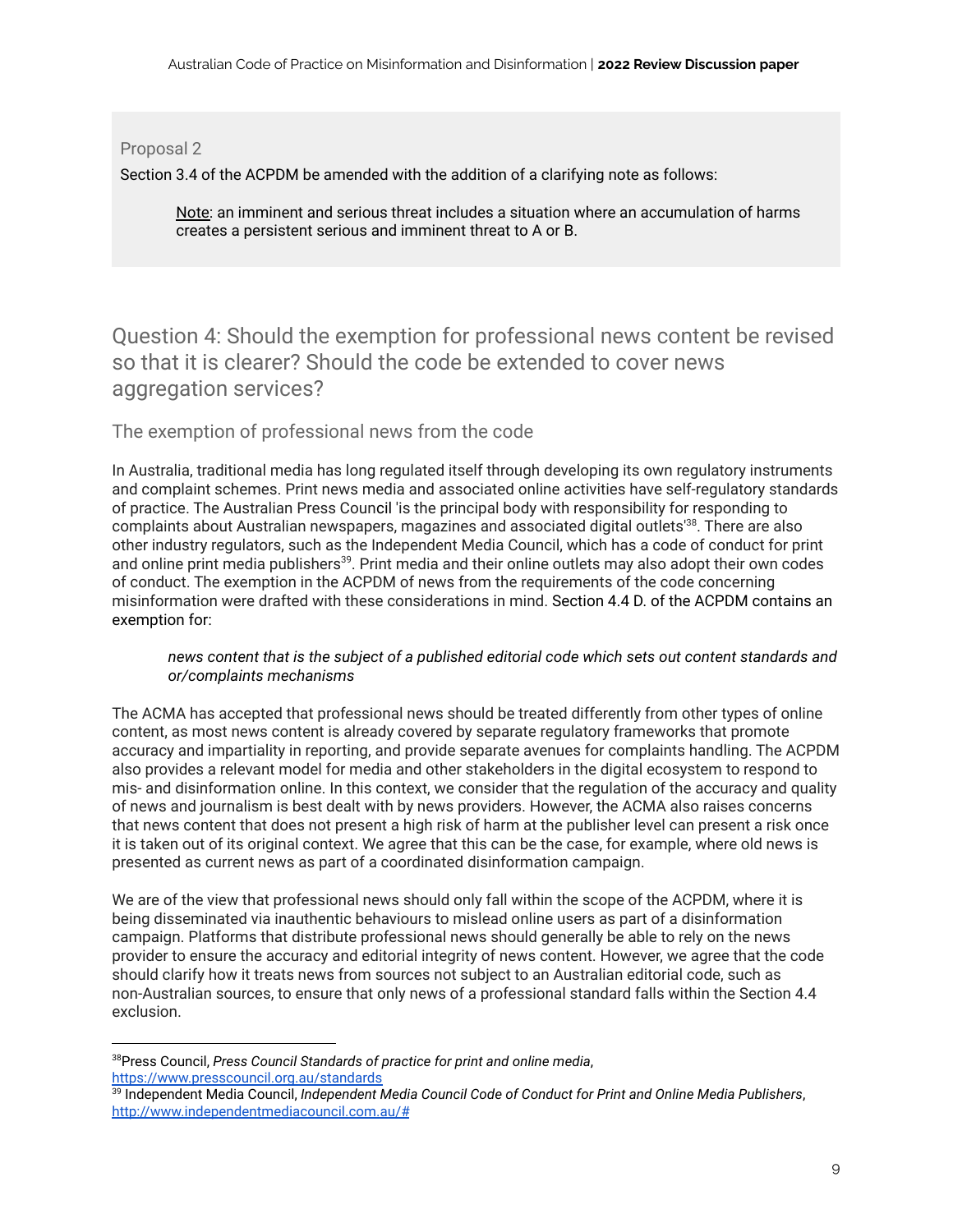#### <span id="page-9-0"></span>Treatment of news aggregation services under the ACPDM

Additionally, the ACMA recommends that the ACPDM clarifies that news aggregation services are within its scope<sup>40</sup>. News aggregation services are basically software or a web application that aggregate syndicated web content such as online newspapers, blogs, podcasts, and video blogs (vlogs) in one location. Most news aggregators do not publish their own content but fetch articles from other websites using their RSS feeds. There are different types of content aggregators on the Internet. Some, such as Google News, Apple News, Microsoft Start, and Yahoo News gather articles from popular online newspapers and display them in related categories based on the user's geographical location or a user's search history (subject to the user's preferences). Other services allow end-users to create a personalised news feed with selected publishers; for example, Flipboard. The scope of the code is intended to cover news aggregation services on larger platforms where there is a risk that inauthentic behaviour can manipulate the priority of news stories by, for example, drowning out a trending story by pushing competing content. DIGI proposes that the code be amended to make clear that news aggregation services are in scope.

#### <span id="page-9-1"></span>Proposal 3

Section 4.4 of the code currently provides an exemption for news content that is the subject of a published editorial code which sets out content standards and or/complaints mechanisms. We propose that Section 4.4 D. of ACPDM be amended to limit this exemption to 'professional news'. Additionally we propose that the Glossary in section 3 be amended to include definitions of 'Professional news' and 'news source' as follows:

Professional news is online material produced by a news source that reports, investigates or provides critical analysis of:

- a) issues or events that are relevant in engaging end-users in public debate and in informing democratic decision‑making; or
- b) current issues or events of public significance to end-users at a local, regional or national level.

A news source is a journalistic producer of news that is:

- a) subject to the rules of the Australian Press Council Standards of Practice or the Independent Media Council Code of Conduct; or
- b) subject to the rules of the Commercial Television Industry Code of Practice, the Commercial Radio Code of Practice or the Subscription Broadcast Television Codes of Practice; or
- c) subject to the rules of a code of practice regulating its standard of editorial practice in another country; or
- d) is subject to internal editorial standards that relate to the provision of quality journalism; or
- e) provides a publicly accessible mechanism for making complaints about the quality of its news coverage; or
- f) has editorial independence from the subjects of its news coverage.

#### <span id="page-9-2"></span>Proposal 4

Section 4.1 of the ACPDM be amended to clarify that the scope of the code includes news aggregation services with a note that professional news content disseminated by a news aggregation service is

<sup>40</sup> *ACMA Report to Government*, finding 26, p. 87.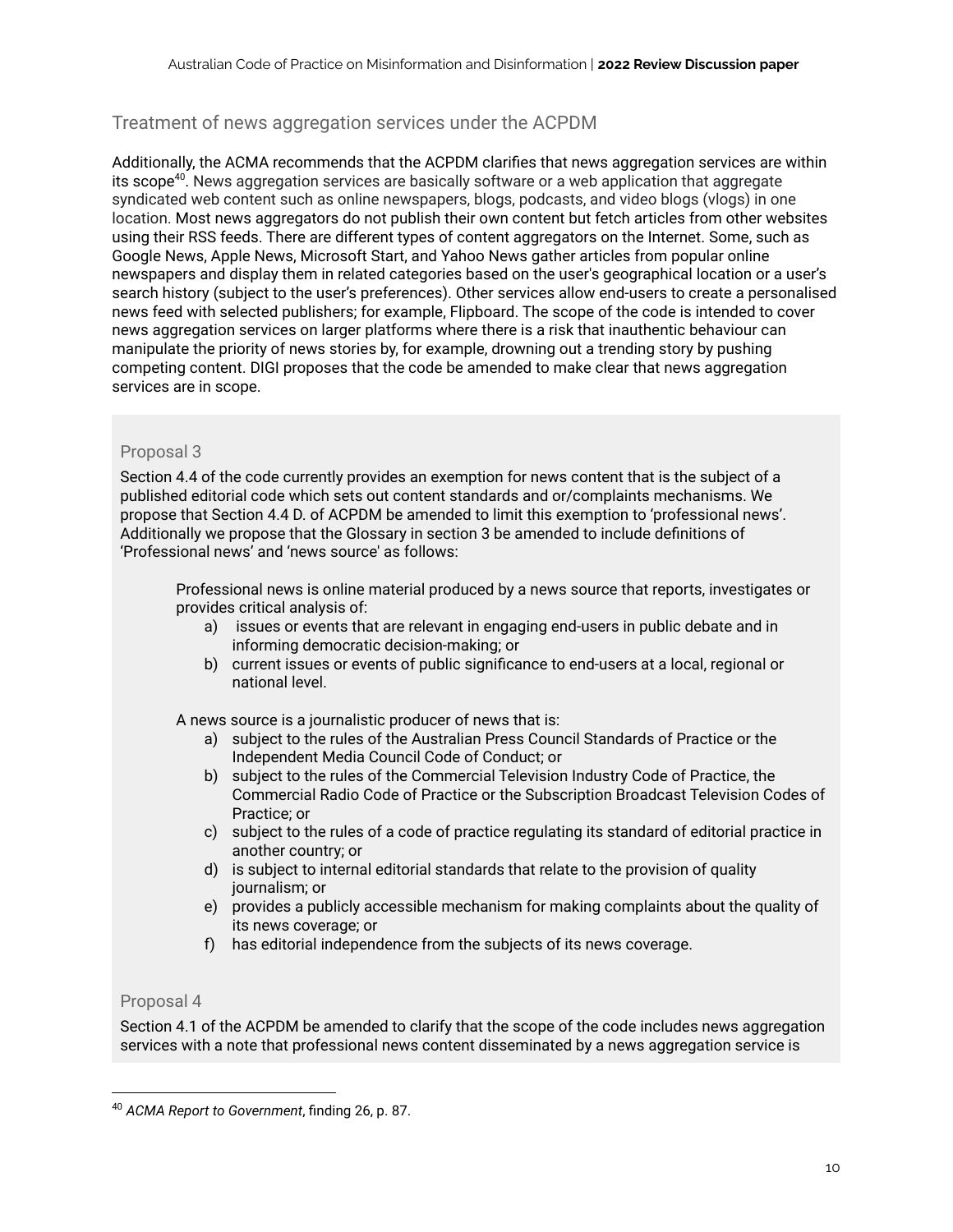excluded from the operation of the code unless signatories determine that specific instances of its propagation clearly fall within the scope of Disinformation.

#### <span id="page-10-0"></span>Question 5: Should the code be extended to include private messaging?

Private messaging services including those provided via software applications are currently excluded from the scope of the ACPDM. The ACMA has recommended that private messaging services should be included within the scope of the code as these are 'known vectors of disinformation and misinformation' with 'appropriate caveats on the right to privacy'<sup>41</sup>

Private messaging works very differently to publicly accessible services like websites or social media. Users of messaging services have greater expectations about the privacy of their personal communications and will likely be seriously concerned about the imposition of regulations that require businesses to monitor or control the content of their messages for truthfulness. We note that the Australian Government currently has significant powers of surveillance to detect unlawful activities online. For example, the Assistance and Access Act 2018 (Cth), International Production Orders Act 2021 (Cth) and the Surveillance Legislation Amendment (Identify and Disrupt) Act 2021(Cth) provide law enforcement agencies and intelligence organisations with far-reaching powers to access any network, system, device, or user accounts covertly and, where required, with the assistance of the service provider. In our view, the scope of the existing laws do not indicate that there is any need for digital platforms to undertake voluntary intrusive monitoring of users' private communications beyond those given to enforcement agencies. We are concerned that any further powers, particularly directed at the surveillance of private messaging, will not strike an appropriate balance between the core objective of the code to safeguard the public from the risks posed by mis- and disinformation, and preserving the secure user environment that a thriving democratic society depends upon.

#### <span id="page-10-1"></span>Proposal 5

No change be made to include private messaging within the scope of the ACPDM at this stage.

### <span id="page-10-2"></span>Question 6: Should the approach to issues-based advertising be clarified?

In Australia, political advertising is regulated by state and federal election laws. There is ongoing discussion about the appropriate policy settings for political advertising, including whether truth in advertising laws should be introduced at the federal level. In this context, we do not think the ACPDM should pre-empt decisions of the state and federal governments on these issues $^{42}$ .

Section 4.4. excludes from the scope of the ACPDM:

*Political Advertising or content authorised by a political party registered under Australian law* from the provisions of the code that regulate misinformation. Section 3.7 defines Political advertising *as paid for advertisements:*

*A. made by, on behalf of a political party; or*

<sup>41</sup> *ACMA Report to Government*, p. 46.

<sup>42</sup> See for example House of Representatives, Joint Standing Committee on Electoral Matters (2020), *Report on the conduct of the 2019 federal election and matters related thereto*, [https://www.aph.gov.au/Parliamentary\\_Business/Committees/Joint/Electoral\\_Matters/2019Federalelection/Report](https://www.aph.gov.au/Parliamentary_Business/Committees/Joint/Electoral_Matters/2019Federalelection/Report)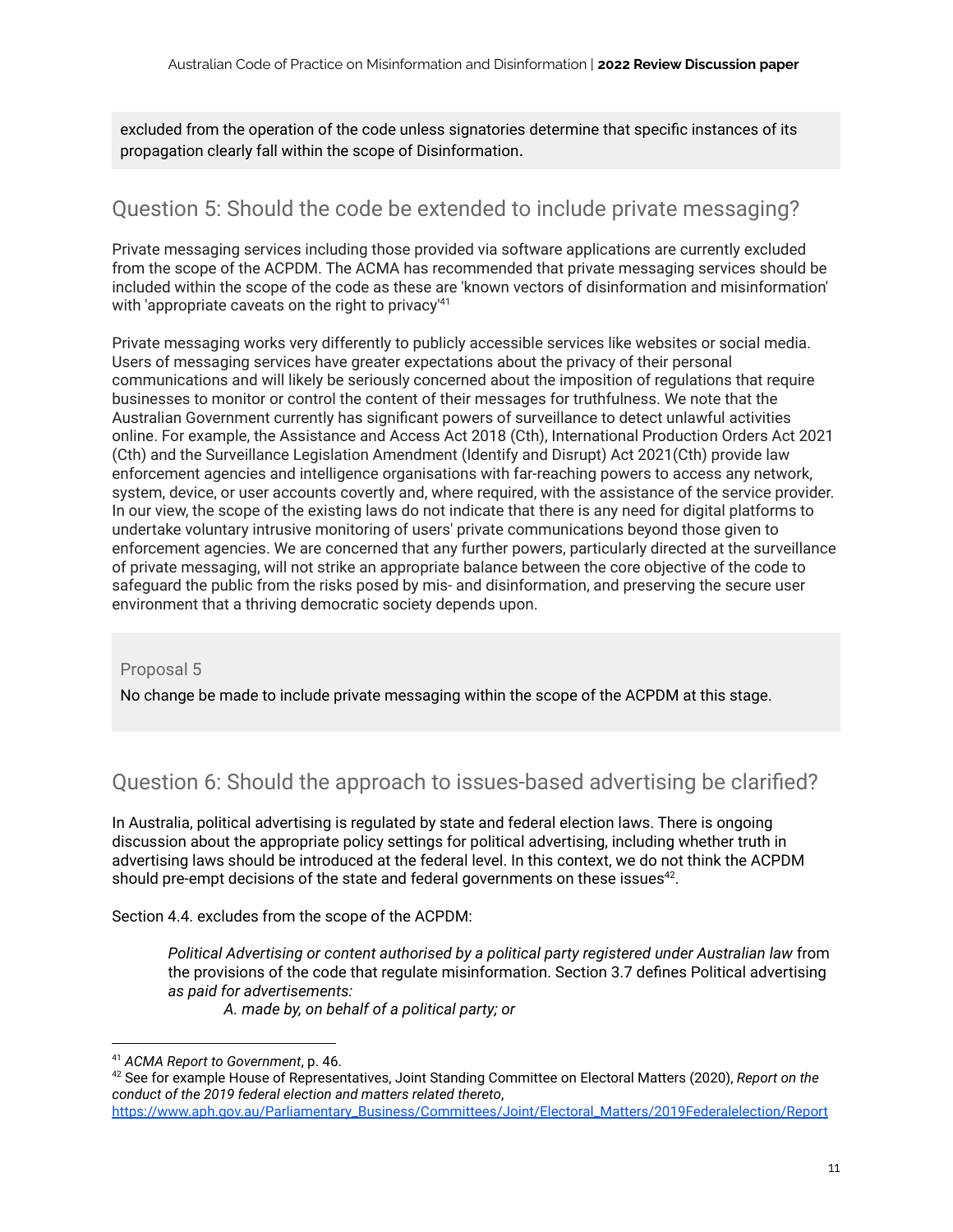*B. that advocate for the outcome of an election or referendum; or*

*C. that advocate for the outcome of a political campaign concerning a social issue of public concern in Australia; or*

*D. are regulated as political advertising under Australian law.*

**The effect of this exemption is that signatories are not required to treat political advertising as misinformation; however, they must take action on disinformation campaigns involving political ads**. In addition, signatories may exercise the option to commit to the objective of improving public awareness of the source of political advertising carried on digital platforms 43 . This combination of commitments means that platforms subject to the ACPDM voluntarily commit to do more to address concerns about misleading and deceptive advertising and transparency of political advertising than other providers of political advertising, online and offline. DIGI considers that, given the importance of free political speech to democratic processes, it is not appropriate for signatories to make assessments as to whether political based advertising, including issues-based advertising, constitute *misinformation*. However, when political content crosses the threshold whereby it constitutes *disinformation*– i.e when it is being distributed by inauthentic behaviours – it should be covered under the code.

Issues-based advertising that 'advocates for the outcome of a political campaign concerning a social issue of public concern in Australia' is currently included within the scope of both the exemption for political advertising and the optional commitments in Objective 5 of the code. This definition was intended to cover paid for advertising that promotes an outcome of a political campaign such as the marriage equality campaign in 2018, which is overseen by a State or Federal body such as an electoral management body. It is not intended to cover issues-based advertising that is for general advocacy purposes not associated with a clear proposal by a parliament for policy change via a democratic process such as via an election, referendum, or postal vote.

The ACMA suggests that it is unclear whether issues-based advertising is excluded from the ACPDM. According to the ACMA, issues-based advertising includes sponsored and paid-for content that is intended to bring awareness to, advocate for, or call for action on certain topics that are widely discussed in the public sphere, such as political and social issues. <sup>44</sup> This definition would capture advertising by interest groups that are established primarily for the purpose of advocating on issues such as health, climate change, abortion, gender inequality, racism and animal rights. It would also capture an influencer on social media, advocating for action on these topics, using a sponsored content arrangement to amplify their view to a wider audience than their account followers. Additionally, the definition would encompass many mainstream advertising campaigns by household brands that seek to demonstrate their commitment to certain values by aligning themselves with the same types of issues. Furthermore, issues-based advertising in an online context can equally be understood as involving the collection of data across web domains owned or operated by different entities, or the use of such data, for the purpose of tailoring advertising based on preferences or interests known or inferred from the data collected.<sup>45</sup> As a result, it is very difficult to clearly define issues-based advertising in a way that is clearly distinguished from other categories of advertising and does not impinge on citizens' rights to communicate freely on issues of public concern. For that reason, we think it is appropriate to retain the current scope of issues based advertising, clarifying that it does not apply to general advocacy.

<sup>43</sup> *ACPDM,* Objective 5

*<sup>44</sup> ACMA Report to Government*, p. 56

<sup>45</sup> N.A. Dodoo, (2019), *Exploring the anteceding impact of personalized social media advertising on online impulse buying tendency*, International Journal of Internet Market Advertising, Volume 13 2019, p. 73-95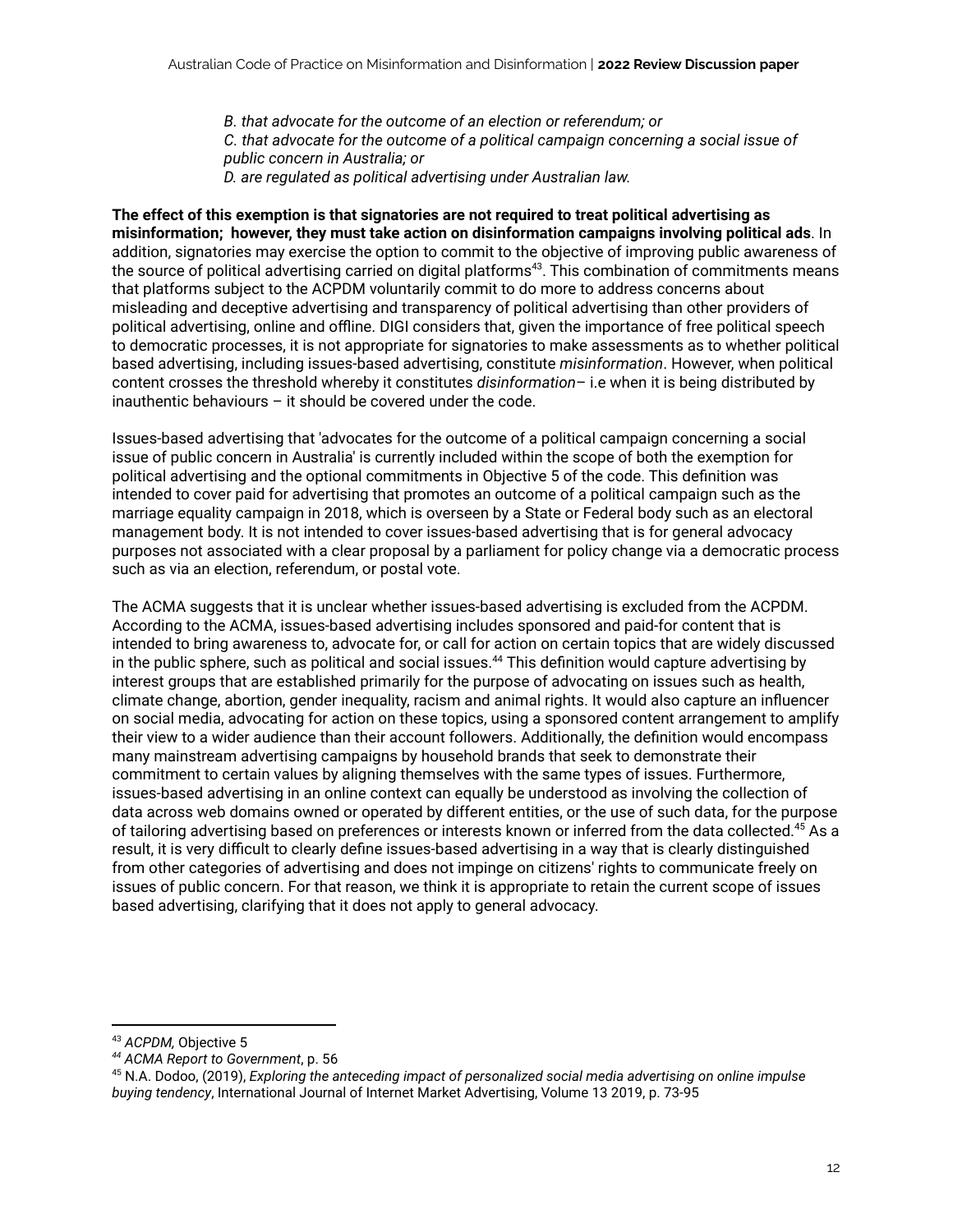#### <span id="page-12-0"></span>Proposal 6

The Code be amended to include a note that clarifies that the definition of political advertising in section 4.4 excludes advertising (including sponsored content) that is for the purpose of general advocacy on social issues.

#### <span id="page-12-1"></span>Question 7: Should the code define sponsored content?

The ACMA suggests that the treatment of paid and sponsored content should be made clearer in the code. While sponsored content is explicitly included within the scope of user-generated content, the term should be defined.

#### <span id="page-12-2"></span>Proposal 7

Sponsored content be defined in section 3 of the code as a paid arrangement between a social media service and an account-holder under which the social media service promotes content posted on the service beyond the account holder's list of followers.

<span id="page-12-3"></span>Question 8: Is the code meeting community and industry needs to balance concerns about mis- and disinformation with freedom of expression?

As noted by the ACMA, it is important that the ACPDM balances any interventions with rights to freedom of expression and speech. The first guiding principle in section 2.1 of the code is focused on protection of freedom of expression:

*Protection of freedom of expression: Digital platforms provide a vital avenue for the open exchange of opinion, speech, information, research and debate and conversation as well as creative and other expression across the Australian community. Signatories should not be compelled by Governments* or other parties to remove content solely on the basis of its alleged falsity if the content would not *otherwise be unlawful.*

In response to feedback <sup>46</sup> received during DIGI's public consultation on the draft code, and the recommendations in the ACMA Position Paper, the signatories decided to include misinformation within the scope of the code. The decision to include misinformation within the scope of the ACPDM was a significant change to the draft code that was presented for public consultation. Some stakeholders indicated that this change should have been subject to additional consultation before it was adopted. There has also been some criticism of this inclusion as being beyond the scope of the recommendations

<sup>46</sup> DIGI (22/02/21), *Submission report: Australian Code of Practice on Disinformation and Misinformation,* <https://digi.org.au/wp-content/uploads/2021/02/DIGI-Submission-report-ACPDM-Feb-22-2021-FINAL.pdf>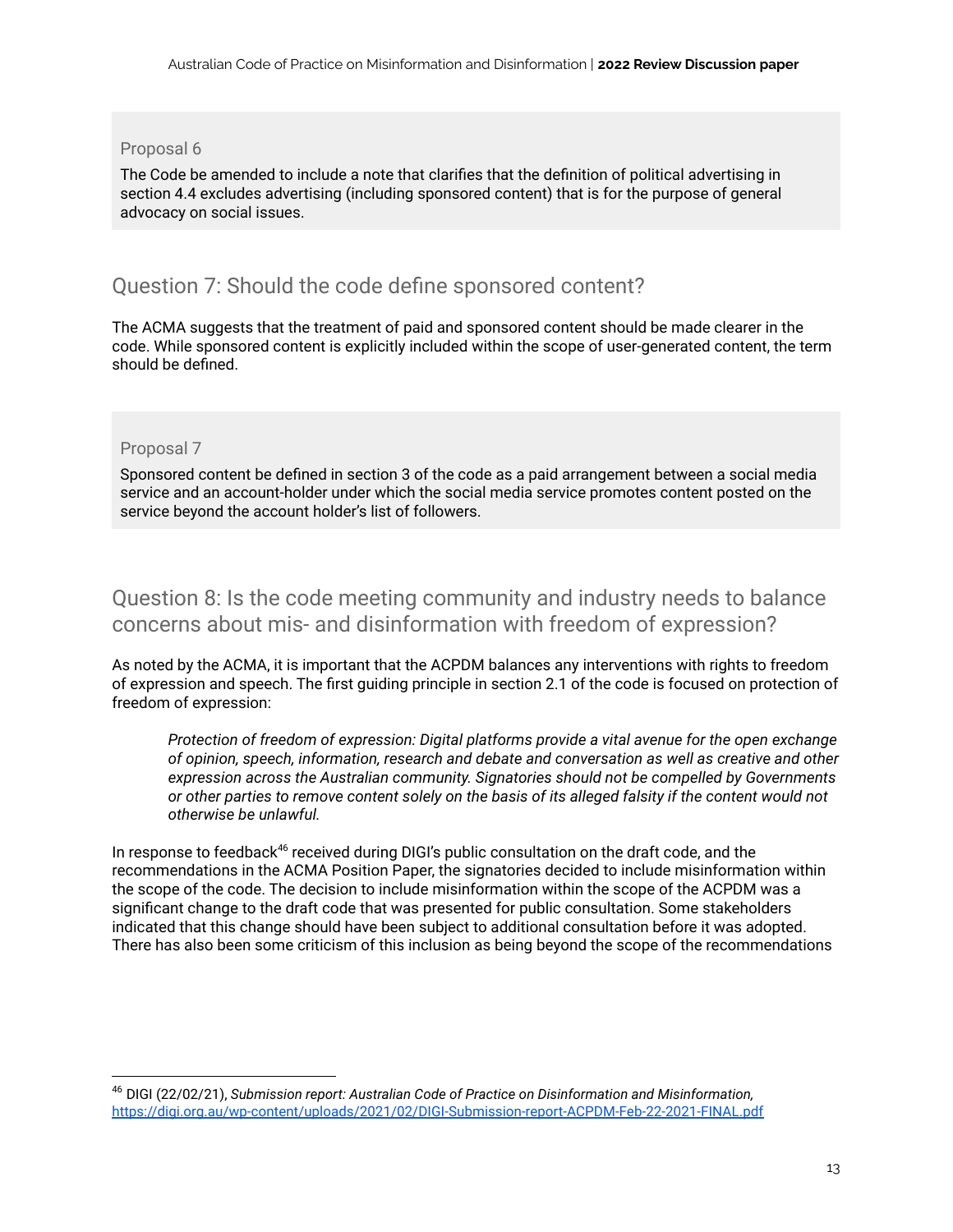of the ACCC, from which the code originates<sup>47</sup>.

In its 2019 report on the Digital Platforms Inquiry, the ACCC considered that any intervention directly aimed at affecting individuals' access to information must carefully balance the public interest with the case for free speech and the right of individuals to choose. It recommended that misinformation should be excluded from regulation for that reason. Instead, regulation should focus on disinformation, defined as 'false or inaccurate information that is deliberately created and spread to harm a person, social group, organisation or country<sup>48</sup>. This recommendation corresponds with the findings of recent research commissioned by DIGI and conducted by Resolve Strategic into Australian perceptions on misinformation.This research found that the public appreciates the difficulty of policing misinformation, and is mainly concerned with false information that is deliberately disseminated on a coordinated basis or for political purposes<sup>49</sup>. DIGI is interested in hearing further from stakeholders on whether the Code has struck an appropriate balance on these issues.

## <span id="page-13-0"></span>E. Consultation

The proposals and questions outlined in this discussion paper are open for a six week period of public consultation. DIGI will be accepting public submissions to inform potential changes to the code between June 6, 2022 until July 18, 2022.

DIGI encourages stakeholders contributing to the review to read DIGI's Annual Report, in addition to this Discussion Paper. This report provides research about Australians' perceptions of misinformation. It contains information about how the code has evolved since it was initially launched, detailing its governance arrangements, complaints and evolutions in the transparency reporting process.

Submissions should be uploaded using the form available at [digi.org.au/disinformation-code/code-review.](https://digi.org.au/disinformation-code/code-review) Should you have trouble with the form or have any questions, please email us at hello@digi.org.au.

*<sup>48</sup>* ACCC (2019), *Digital Platforms Inquiry Final Report,* [https://www.gtlaw.com.au/knowledge/how-should-australia-regulate-disinformation-misinformation-even-right-questi](https://www.gtlaw.com.au/knowledge/how-should-australia-regulate-disinformation-misinformation-even-right-question) [on](https://www.gtlaw.com.au/knowledge/how-should-australia-regulate-disinformation-misinformation-even-right-question). These authors have suggested that a careful review of the code is 'vital to ensure that free speech without fear of persecution, privacy and our 'collective sensemaking' in times of crisis are not lost to overregulation'. To balance these competing interests, they recommend the code does not include 'misinformation' which is defined as false or inaccurate information not created with the intention of causing harm.

<sup>49</sup>DIGI, *Australian Code of Practice on Disinformation and Misinformation | Annual Report*, (06/06/22), [www.digi.org.au/disinformation-code/code-review](https://digi.org.au/disinformation-code/code-review). <https://www.accc.gov.au/system/files/Digital%20platforms%20inquiry%20-%20final%20report.pdf>, p. 616.

<sup>47</sup> See Anna Belgiorno-Nettis and Peter Waters, Gilbert and Tobin (08/12/2021), first published in *Internet Law Bulletin Volume 24 Number 4*,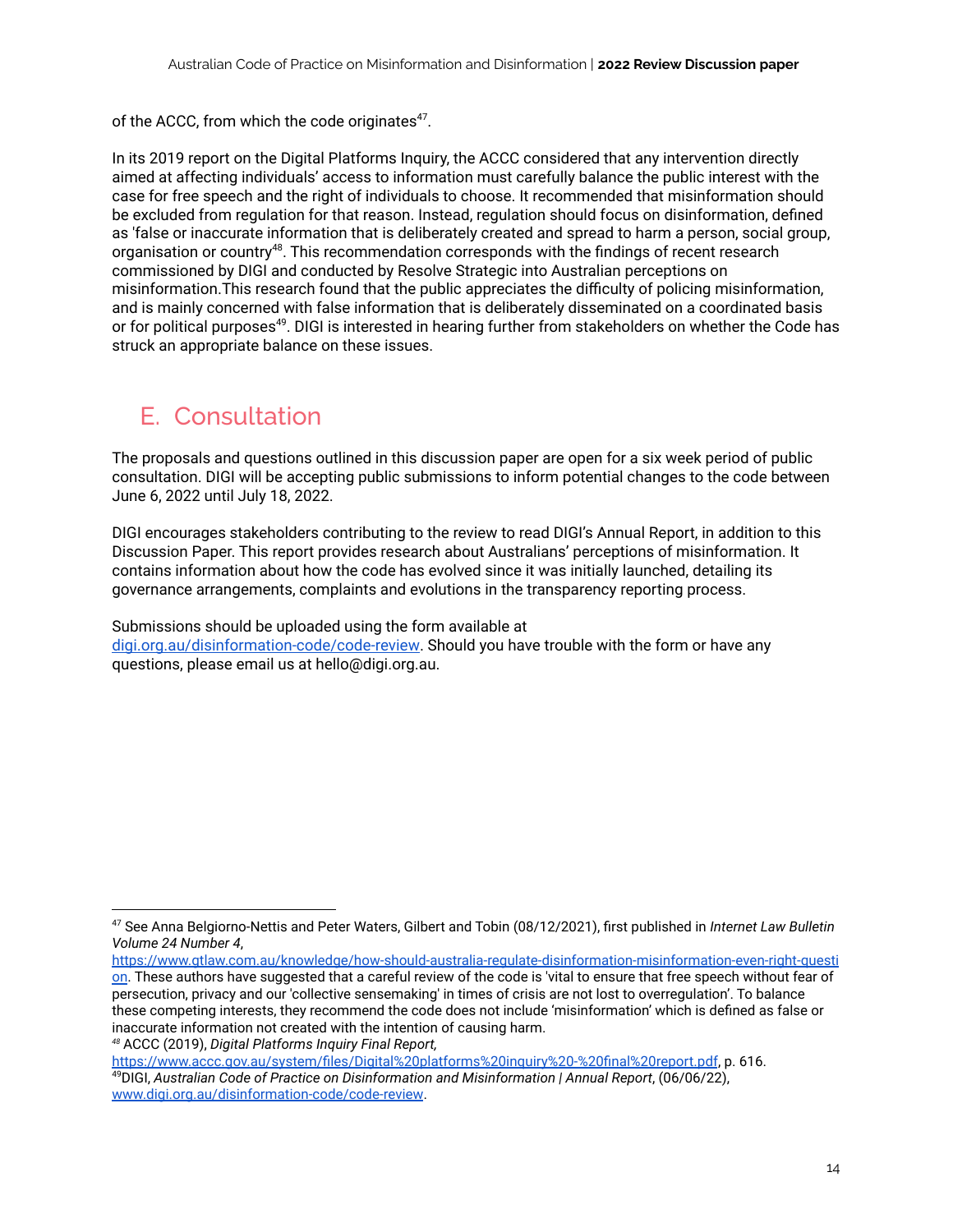# Appendix: Proposed updates to the *The Australian Code of Practice on Disinformation and Misinformation*

<span id="page-14-0"></span>Proposed updates outlined in the proposals in this Discussion Paper are underlined.

## 1. Preamble

- 1.1. *Background*: The Australian Code of Practice on Disinformation and Misinformation (The Code) has been developed by the Digital Industry Group Inc. (DIGI), a non-profit industry association that advocates for the interests of the digital industry in Australia. The Code was developed in response to Government policy as set out in *Regulating in the Digital Age: Government Response and Implementation Roadmap* for the Digital Platforms Inquiry, where Government asked the major digital platforms to develop a voluntary code of conduct outlining what the platforms will do to address concerns regarding disinformation and credibility signalling for news content. The Code also takes into account guidance provided by the Australian Communications and Media Authority set out in *Misinformation and News Quality on Digital Platforms in Australia: A Position Paper to Guide Code Development*.
- 1.2. *Subject matter*: Disinformation and misinformation are aspects of a wider, multifaceted social problem which involves a range of offline and online behaviours which propagate information that threatens to undermine established democratic processes or public goods such as public health. Concepts such as 'disinformation', 'misinformation', and 'fake news' mean different things to different people and can become politically charged when they are used by people to attack others who hold different opinions on value-laden political issues on which reasonable people may disagree. The understanding and effects of these concepts varies amongst individuals and is also under-researched.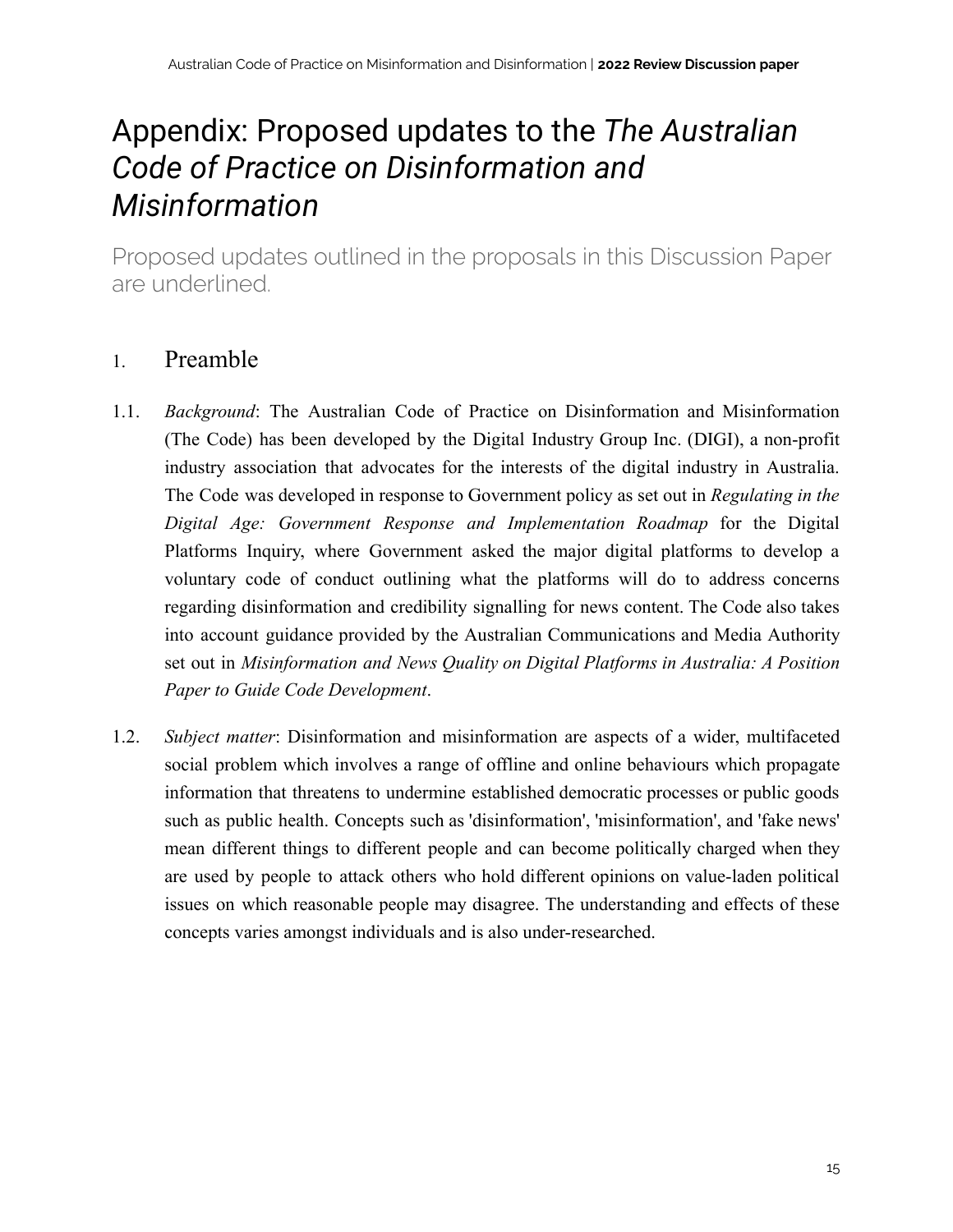- 1.3. *Role of digital platforms:* The digital platforms who have signed this Code recognise their role as important actors within the Australian information ecosystem and have already implemented a range of measures to tackle the propagation of disinformation and misinformation amongst users of their services and products. This Code is designed to express the minimum commitments made by Signatories to address the propagation of Disinformation and Misinformation (as defined in this Code) via digital platforms.
- 1.4. *Minimum Commitments:* All Signatories commit to meet the commitments outlined in section 5.2 including the core objective of providing appropriate safeguards against Harms that may be caused by Disinformation and Misinformation.
- 1.5. *Opt-in:* The digital industry is highly innovative and diverse, and digital platforms operate vastly different businesses which offer a wide and constantly evolving variety of services and products. As a result, the measures taken by digital platforms to address Disinformation and Misinformation in the context of their respective businesses may vary over time. For example, measures which are taken by a user-generated content platform may differ from those taken by a search engine. To accommodate the need of the Signatories to choose those measures which are most suitable to address instances of Disinformation and Misinformation in relation to different services and products provided by digital platforms, this Code provides Signatories the ability to opt into a range of measures and objectives, additional to the minimum commitments outlined in 1.4.
- 1.6. *Proportionality:* The types of user behaviours, content and Harms that this Code seeks to address will vary greatly in incidence and impact amongst the diverse range of services and products offered by different digital platforms. Accordingly, the commitments made by Signatories to the Code are intended to enable them to take actions which are proportional responses to their commitments under the Code. Section 6 provides further guidance on the contextual factors that Signatories may take into account in this regard.
- 1.7. *Signatories may take a more expansive approach:* Signatories may in their discretion implement policies and processes that contain a more expansive set of obligations than is provided for under this Code.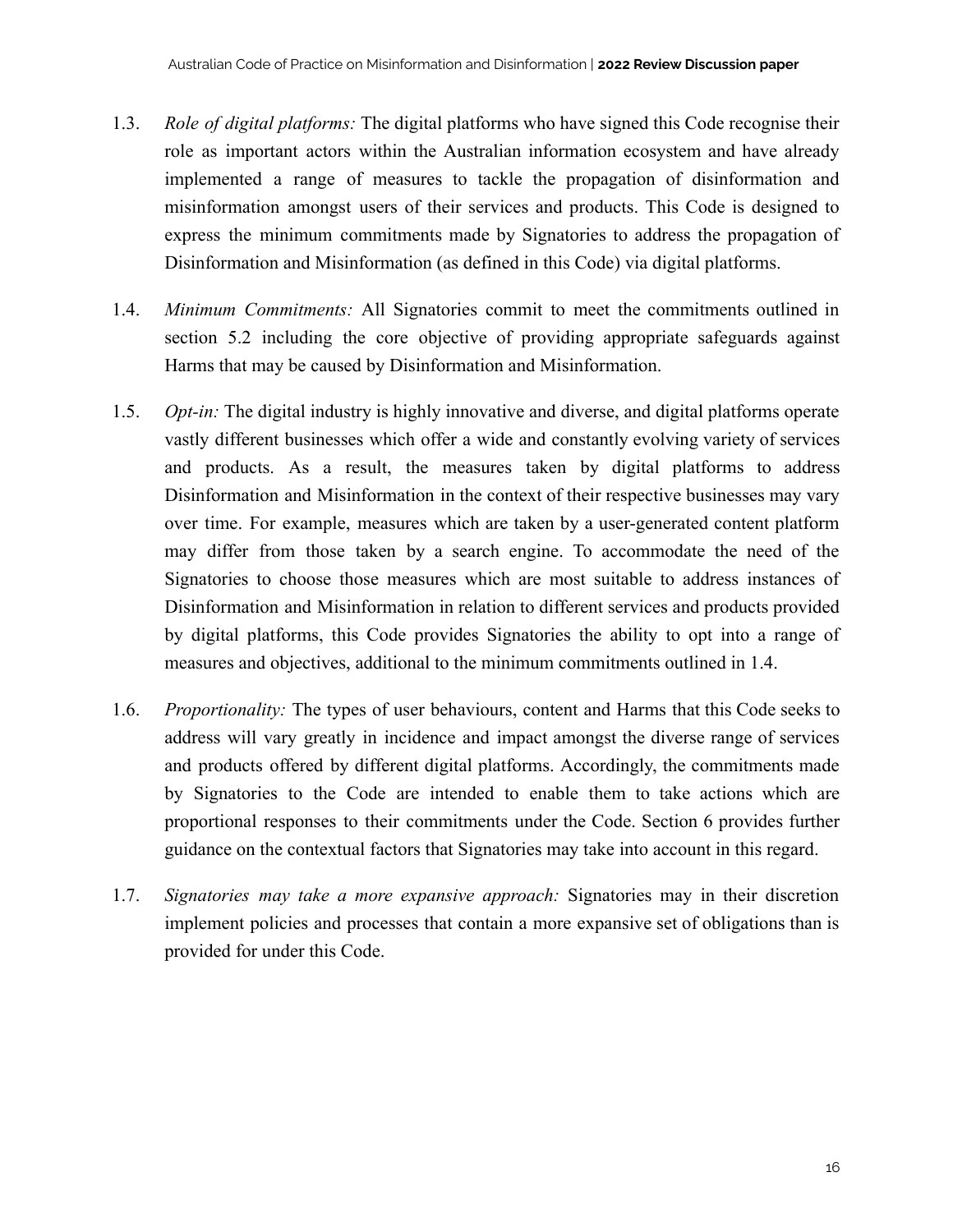- 1.8. *Need for collaboration and cooperation among all relevant stakeholders:* While this Code is intended to apply to digital platforms, the Signatories recognise and emphasise that a range of relevant stakeholders have roles and responsibilities in dealing with Disinformation and Misinformation including public authorities, academia, civil society, influencers, and news organisations. Tackling Disinformation and Misinformation effectively will require concerted effort and collaboration by and among these various stakeholder groups, and not only digital platforms. The Signatories welcome ongoing dialogue with stakeholders about what works well, and what does not.
- *1.9. Best Practice Guidance:* The Signatories encourage other participants in the information ecosystem such as other digital services to use this Code as a guide to best practice in developing their own response to the evolving challenges of Disinformation and Misinformation.

## 2. Guiding Principles

- 2.1. *Protection of freedom of expression*: Digital platforms provide a vital avenue for the open exchange of opinion, speech, information, research and debate and conversation as well as creative and other expression across the Australian community. Signatories should not be compelled by Governments or other parties to remove content solely on the basis of its alleged falsity if the content would not otherwise be unlawful. Given its subject matter, the Code gives special attention to international human rights as articulated within the *Universal Declaration on Human Rights*, including but not limited to freedom of speech. Signatories are encouraged to, in developing proportionate responses to Disinformation and Misinformation to be cognisant of the need to protect these rights.
- 2.2. *Protection of user privacy:* Digital platforms value their users' privacy. Any actions taken by digital platforms to address the propagation of Disinformation and Misinformation should not contravene commitments they have made to respect the privacy of Australian users, including in terms and conditions, published policies and voluntary codes of conduct as well as by applicable laws. This includes respect for users' expectations of privacy when using digital platforms and in private digital communications. Additionally, any access to data for research purposes must protect user privacy.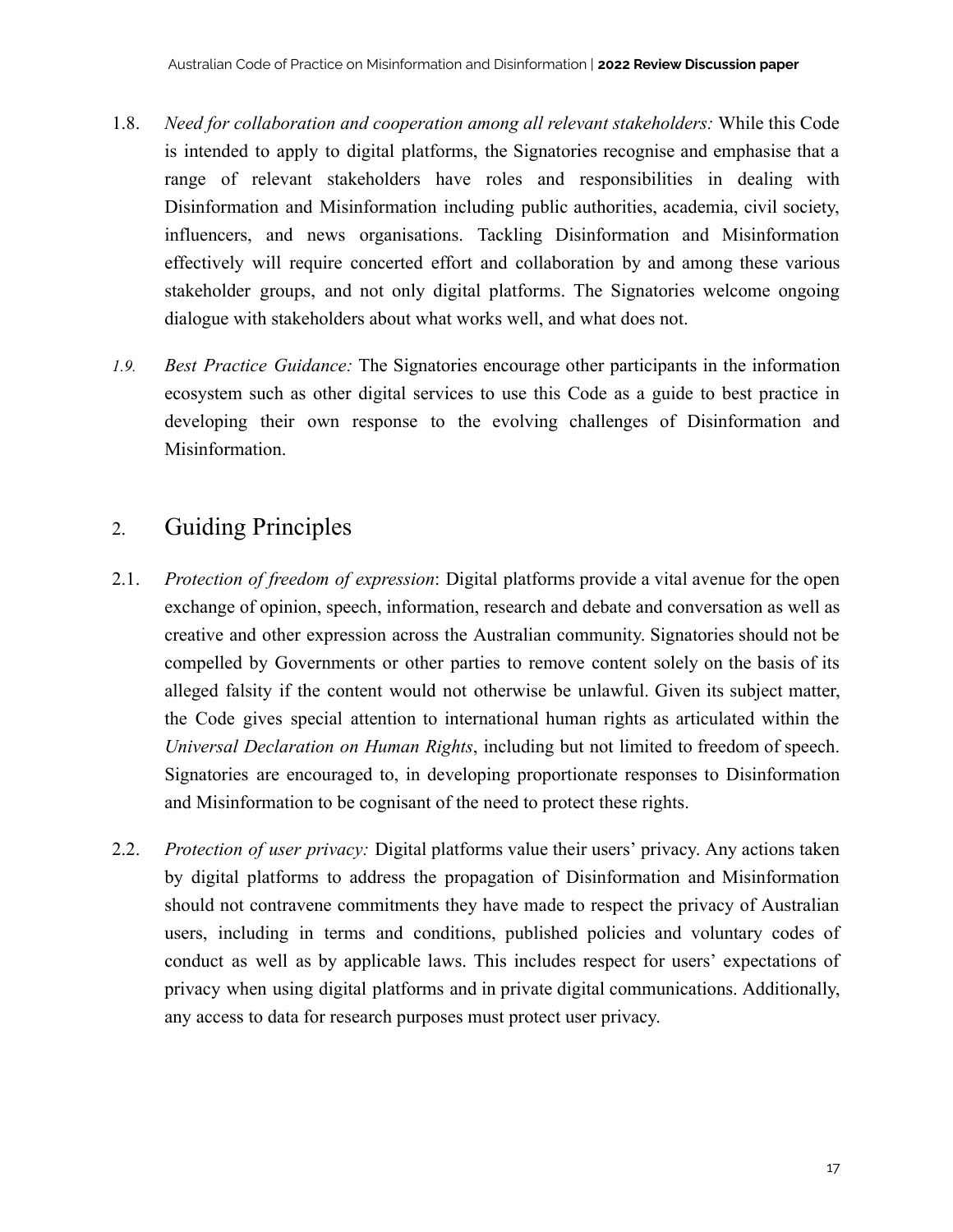- 2.3. *Policies and processes concerning advertising placements:* Digital platforms recognise the importance of having policies and processes in place with respect to advertisement placements on their services and products to reduce revenues that may reach the propagators of Disinformation.
- 2.4. *Empowering users:* Digital platforms should empower users to make informed choices about digital media content that purports to be a source of authoritative current news or of factual information.
- *2.5. Integrity and security of services and products*: Digital platforms should communicate on the effectiveness of efforts to ensure the integrity and security of their services and products by taking steps to prohibit, detect and take action against inauthentic accounts on their services and products whose purpose is to propagate Disinformation.
- *2.6. Supporting independent researchers*: Digital platforms recognise the importance of industry support for research efforts by independent experts including academics that can inform on trends and effective means to counter Disinformation and Misinformation. The Code provides various options for digital platforms to participate in independent research initiatives.
- *2.7. Without prejudice commitments:* This Code is without prejudice to other initiatives aimed at tackling Disinformation and Misinformation by digital platforms.

#### 3. Glossary

This glossary provides information on some of the key terms used in this Code.

- 3.1. *Digital Content* is content distributed online on a platform owned and operated by a Signatory to this Code that is targeted at Australian users and includes content that has been artificially produced, manipulated or modified by automated means such as through the use of an artificial intelligence algorithm.
- 3.2. The aspect of *Disinformation* that this Code focuses on is:
	- A. Digital Content that is verifiably false or misleading or deceptive;
	- B. is propagated amongst users of digital platforms via Inauthentic Behaviours; and
	- C. the dissemination of which is reasonably likely to cause Harm.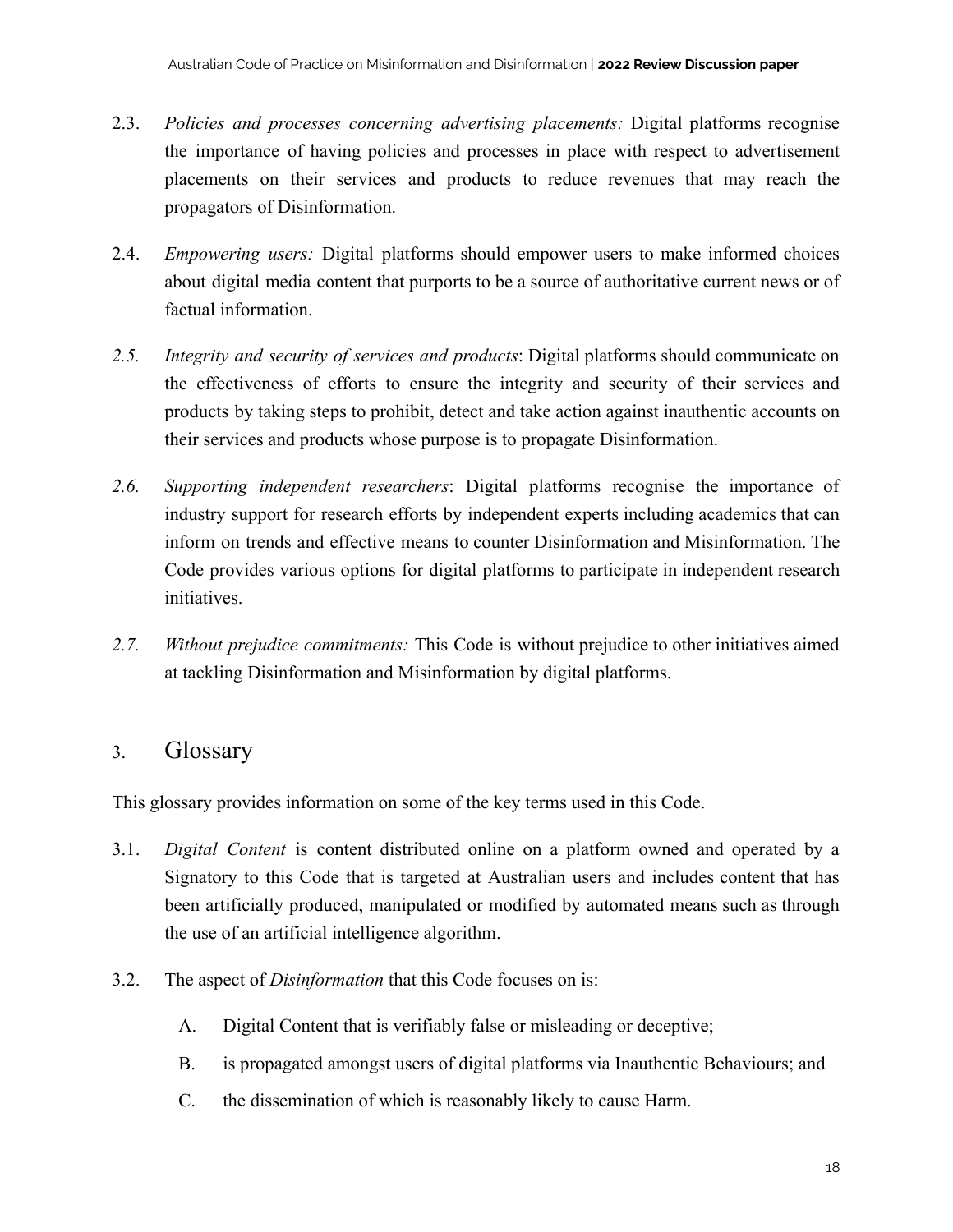- 3.3. *Enterprise Services* is software and services including cloud storage and content delivery services which are designed for the use of a specific organisation.
- 3.4. *Harm* means harms which pose an imminent and serious threat to:
	- A. democratic political and policymaking processes such as voter fraud, voter interference, voting misinformation; or
	- B. public goods such as the protection of citizens' health, protection of marginalised or vulnerable groups, public safety and security or the environment.

#### Note: an imminent and serious threat includes a situation where an accumulation of harms creates a persistent serious and imminent threat to A or B.

- 3.5. *Inauthentic Behaviour* includes spam and other forms of deceptive, manipulative or bulk, aggressive behaviours (which may be perpetrated via automated systems) and includes behaviours which are intended to artificially influence users' online conversations and/or to encourage users of digital platforms to propagate Digital Content.
- 3.6. *Misinformation* means:
	- A. Digital Content (often legal) that is verifiably false or misleading or deceptive;
	- B. is propagated by users of digital platforms; and
	- C. the dissemination of which is reasonably likely (but may not be clearly *intended to) cause Harm.*
- *3.7. A news source* is a journalistic producer of news that is*:*
	- A. subject to the rules of the Australian Press Council Standards of Practice or the Independent Media Council Code of Conduct; or
	- B. subject to the rules of the Commercial Television Industry Code of Practice, the Commercial Radio Code of Practice or the Subscription Broadcast Television Codes of Practice; or
	- C. subject to the rules of a code of practice regulating its standard of editorial practice in another country; or
	- D. is subject to internal editorial standards that relate to the provision of quality journalism; or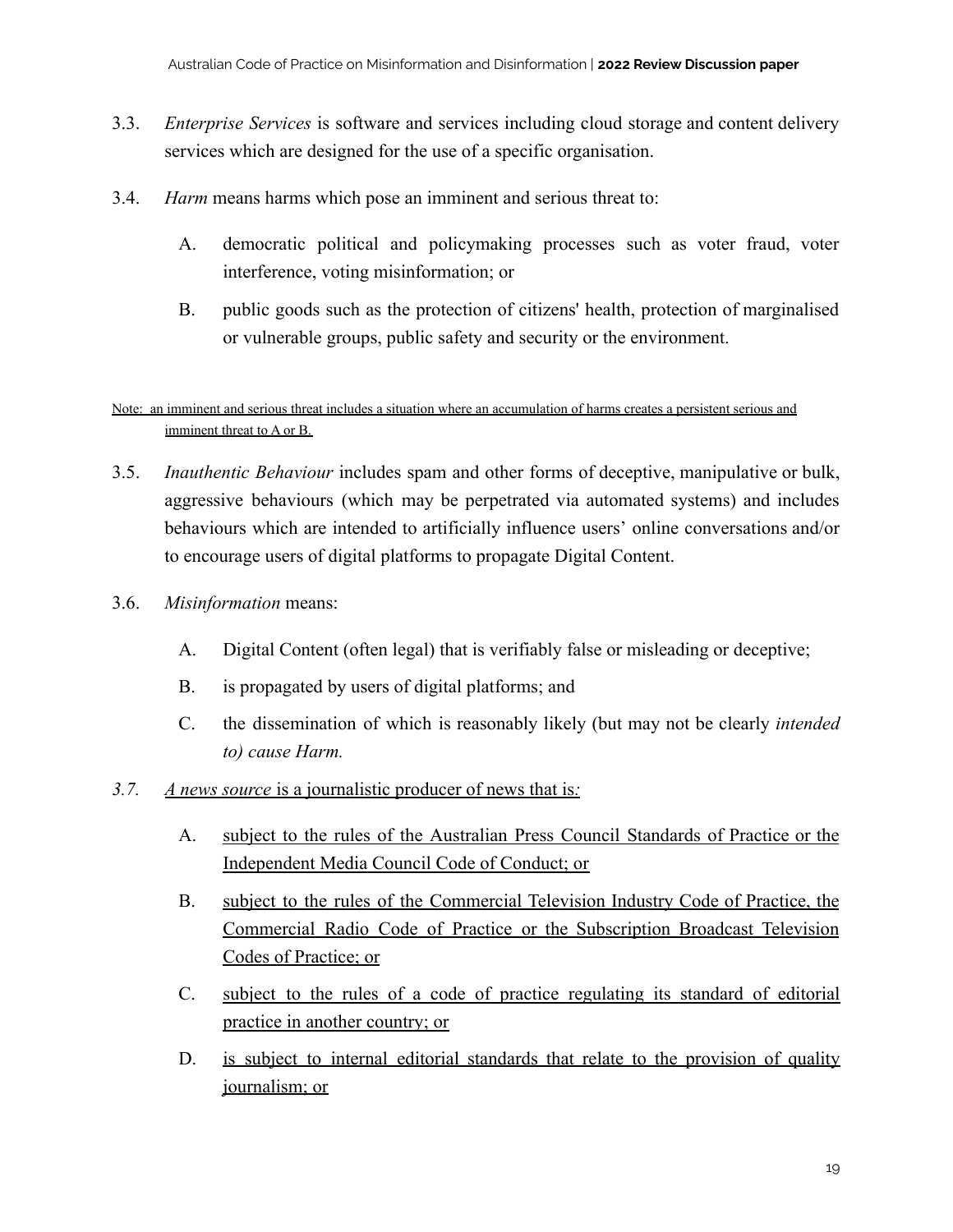- E. provides a publicly accessible mechanism for making complaints about the quality of its news coverage; or
- F. has editorial independence from the subjects of its news coverage.
- 3.8. *Political Advertising* means paid for advertisements:
	- A. made by, on behalf of a political party; or
	- B. that advocate for the outcome of an election or referendum; or
	- C. that advocate for the outcome of a political campaign concerning a social issue of public concern in Australia; or
	- D. are regulated as political advertising under Australian law.

- *3.9. Professional news* is online material produced by a news source that reports, investigates or provides critical analysis of:
	- A. issues or events that are relevant in engaging end-users in public debate and in informing democratic decision-making; or
	- B. current issues or events of public significance to end-users at a local, regional or national level.

Note: the definition of political advertising in section 4.4 excludes advertising (including sponsored content) that is for the purpose of general advocacy on social issues that may be of public concern.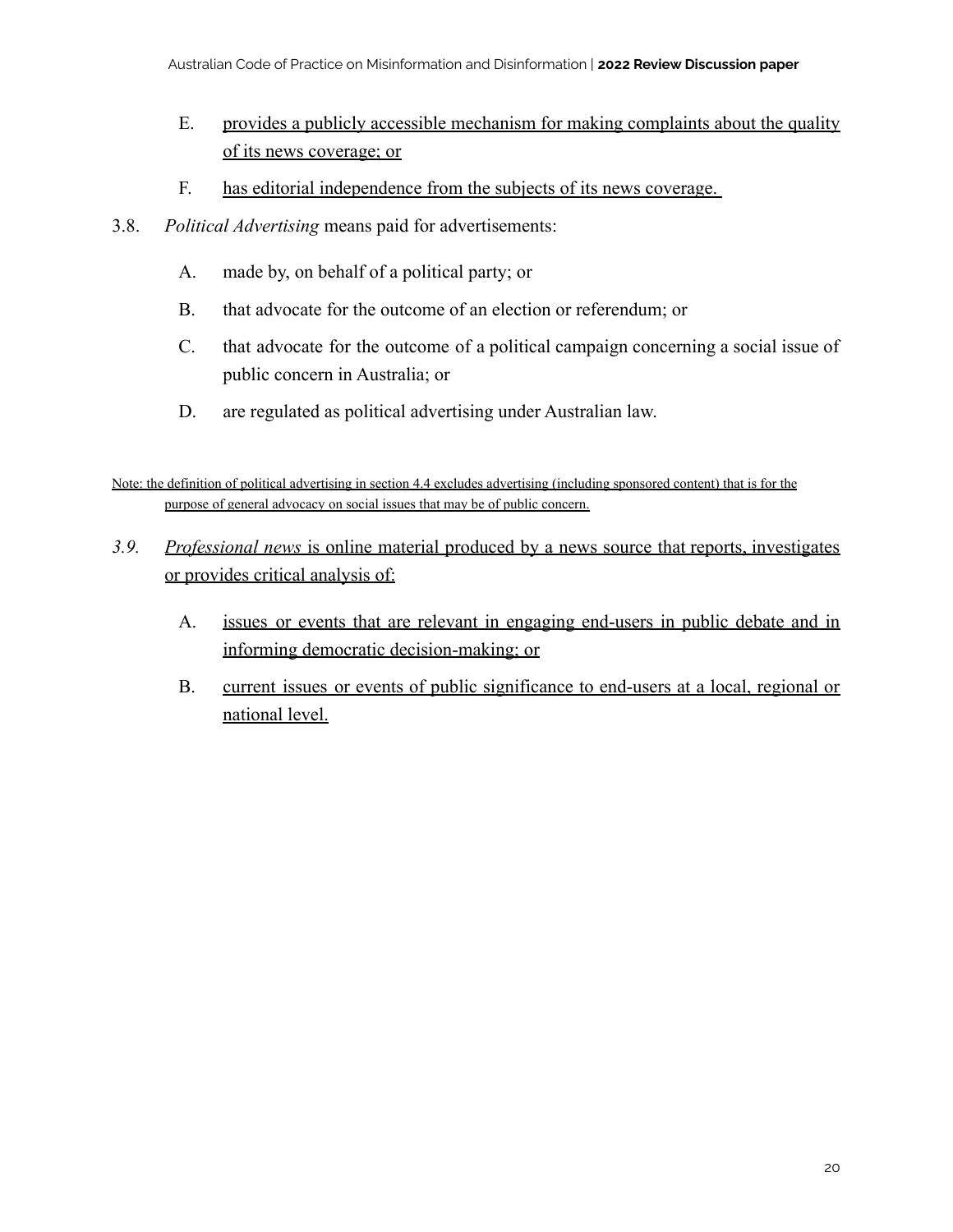- 3.10. *Search Engines* consist of software systems designed to collect and rank information on the World Wide Web in response to user queries. Search Engines automate their systems in two ways. First, they use software known as 'web crawler,' 'bots' or 'spiders' to discover publicly available webpages and automatically index and collect information from and about these webpages and internet sites. Second, they use ranking systems to return results in a set of links to websites. These ranking systems are made up of a series of algorithms that are ranked based on many factors such as relevance and usability of pages, expertise of sources, and more. The weight applied to each factor may depend based on the nature of the query. 'Search Engine' excludes downstream entities that offer search functions on their own platforms, for which the results are powered by third-party search engines, as these downstream entities have no legal or operational control of the search results, the index from which they are generated nor the ranking order in which they are provided.
- 3.11. *Sponsored content* is a paid arrangement between a social media service and an account-holder under which the social media service promotes content posted on the service beyond the account holder's list of followers.

## 4. Scope, application and commencement of this Code

- 4.1. *Scope*: Recognising that the types of user behaviour and content that is subject to the Code will vary greatly in incidence and impact amongst the diverse range of services and products offered by different digital platforms, it is expected that the commitments under this Code will apply to the services and products that deliver to end users in Australia:
	- A. user-generated (including sponsored content and shared) content: and/or
	- B. content that is returned and ranked by Search Engines in response to user queries; and
	- C. news aggregation services.
- Note: professional news content disseminated by a news aggregation service is excluded from the operation of the Code unless Signatories determine that specific instances of its propagation clearly fall within the scope of Disinformation in accordance ( See section 4.4 below).
- 4.2. *Excluded services and products*: The following are not services and products subject to this Code: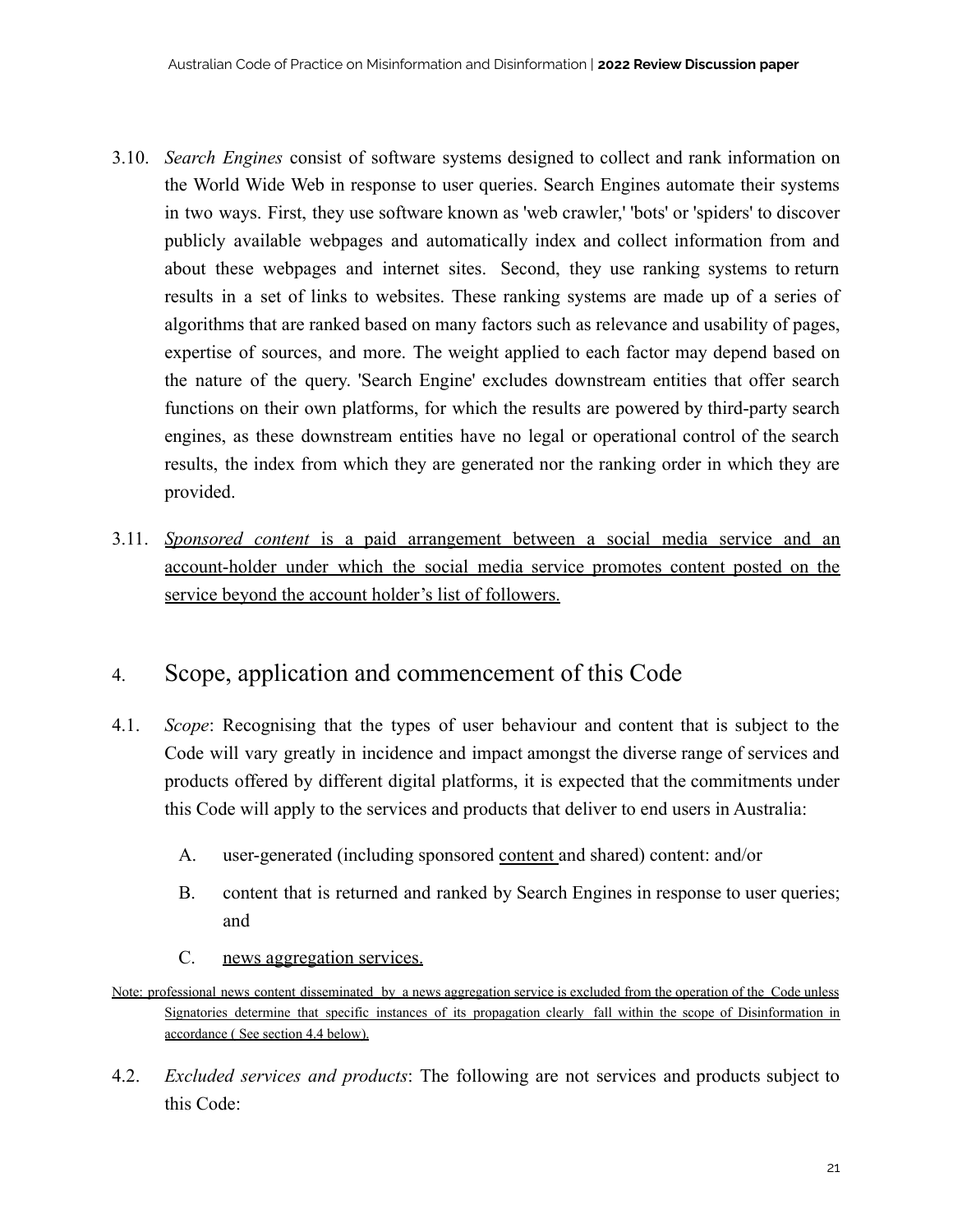- A. private messaging services including those provided via software applications;
- B. email services including those provided via software applications;
- C. Enterprise Services;
- 4.3. The list of excluded services and products is not intended to be exhaustive as new services and products are likely to emerge, some of which will not be relevant to the Code.
- 4.4. *Excluded Content:* The following content is excluded from the operation of the Code unless Signatories determine that specific instances of its propagation clearly fall within the scope of Disinformation set out in section 3.2:
	- A. content produced in good faith for entertainment (including satire and parody) or for educational purposes;
	- B. content that is authorised by an Australian State or Federal Government;
	- C. subject to sections 5.21 to 5.23, Political Advertising or content authorised by a political party registered under Australian law; and
	- D. professional news content.
- 4.5. Signatories may, in their discretion, implement policies and procedures which govern the dissemination by users on their platforms of the types of content excluded from the operation of the provisions of the Code under section 4.4, where Signatories determine such content is reasonably likely to cause Harm.
- 4.6. *Application of existing laws*: There are a range of existing laws or regulatory arrangements (such as the *Enhancing Online Safety Act 2015* (*Cth*)) as well as prohibitions or restrictions concerning matters as diverse as tobacco, therapeutic goods, online gambling, election advertising, and defamation that may overlap with some of the matters covered by the Code. To the extent of any conflict with this Code, those laws and regulations will have primacy.
- 4.7. *Application*: The commitments made by each Signatory apply to it, in respect of the commitments it adopts, in respect of the products and services it nominates, from the date that it opts into those commitments.
- 4.8. *Commencement*: This Code commences on 22 February 2021.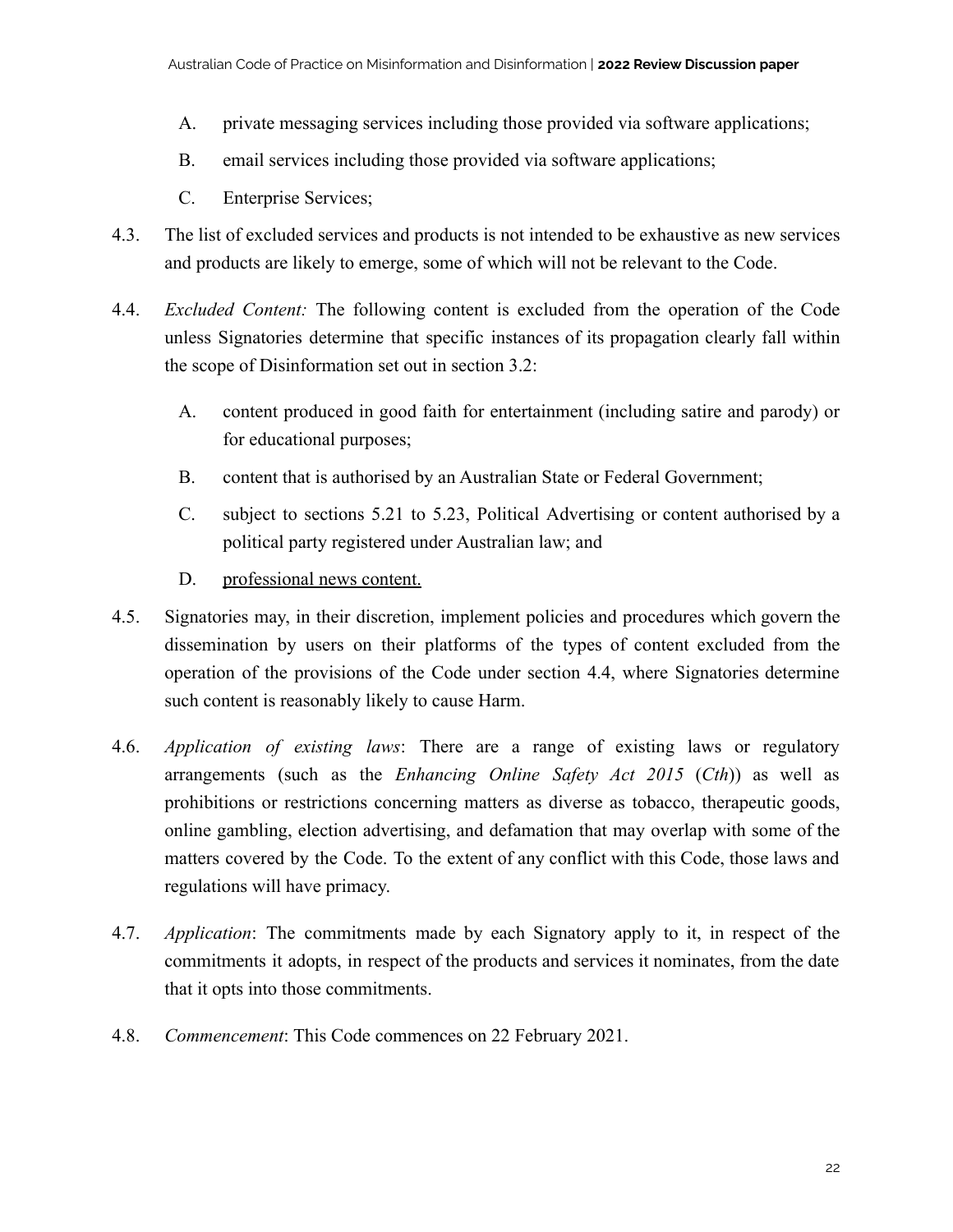## 5. Objectives and Measures

- 5.1. *General:* This section incorporates a range of measures aimed at achieving seven key objectives and ten outcomes which are informed by the purpose and guiding principles of the Code set out in section 2 above.
- 5.2. *Signatories Commitments*. All Signatories commit to the core Objective 1 of this Code so as to contribute to reducing the risk of Harms that may arise from the propagation of Disinformation and Misinformation on digital platforms as set out in Outcome 1a, and will provide an annual report as set out in section 7. Not all objectives and outcomes will be applicable to all Signatories who may adopt one or more of the measures set out in this section 5 in a manner that is relevant and proportionate to their different services and products, in accordance with the guidance in section 6. Signatories recognise that measures implemented under the Code may also evolve to reflect changes in their services and products, technological developments and the information environment.
- 5.3. *Opt-in*: Section 7.1 below outlines how Signatories will elect to opt into the commitments.
- 5.4. *Terminology of measures*: In implementing measures under the Code, Signatories recognise that actions taken aimed at achieving any outcome including the implementation of policies and processes may use terminology other than 'Disinformation' and 'Misinformation' and may, for example, refer to or a range of prohibited user behaviours or conduct such as making false or misleading representations about the user's identity, origin or intentions and/or a range of prohibited content such as misleading, deceptive, dangerous or harmful content.
- 5.5. *Plain language*: Where Signatories commit to publishing their policies, procedures and any relevant community guidelines or additional information on their actions to combat Disinformation and Misinformation, they will use reasonable commercial efforts to do so in plain language and in an accessible, user-friendly format.
- 5.6. *Restrictions on lawful content or users' access:* In seeking to comply with the requirements of this Code, Signatories are not required to (although they may elect to) take measures that require them to delete or prevent access to otherwise lawful content solely on the basis that it is or may be misleading or deceptive or false. Nor will Signatories be required to signal the veracity of content uploaded and shared by their users.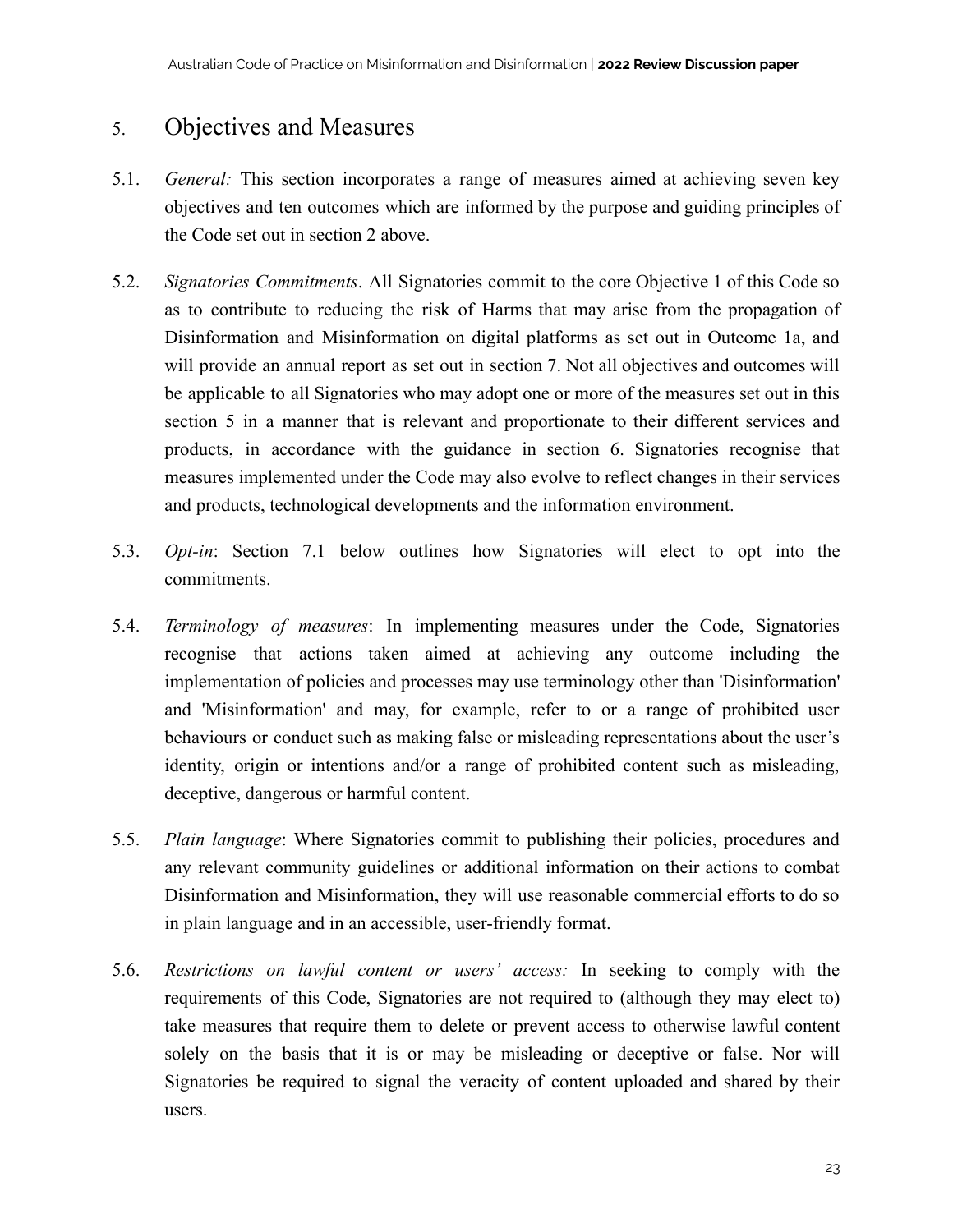5.7. *Need for transparency to be balanced against disclosure risks:* Signatories recognise that in implementing commitments to promote the public transparency of measures taken under this Code there is a need to balance the need to be open about those measures with the risk that the release of certain information may result in an increase in behaviours that propagate Disinformation and Misinformation, or which increase its virality.

# Objective 1: Provide safeguards against Harms that may arise from Disinformation and Misinformation.

Outcome 1a: Signatories contribute to reducing the risk of Harms that may arise from the propagation of Disinformation and Misinformation on digital platforms by adopting a range of scalable measures.

- 5.8. Signatories will develop and implement measures which aim to reduce the propagation of and potential exposure of users of digital platforms to Disinformation and Misinformation.
- 5.9. Measures implemented under 5.8, may include, by way of example rather than limitation:
	- A. policies and processes that require human review of user behaviours or content that is available on digital platforms (including review processes that are conducted in partnership with fact-checking organisations);
	- B. labelling false content or providing trust indicators of content to users;
	- C. demoting the ranking of content that may expose users to Disinformation and Misinformation;
	- D. removal of content which is propagated by Inauthentic Behaviours;
	- E. providing transparency about actions taken to address Disinformation and Misinformation to the public and/or users as appropriate;
	- F. suspension or disabling of accounts of users which engage in Inauthentic Behaviours;
	- G. the provision or use of technologies to identify and reduce Inauthentic Behaviours that can expose users to Disinformation such as algorithmic review of content and/or user accounts;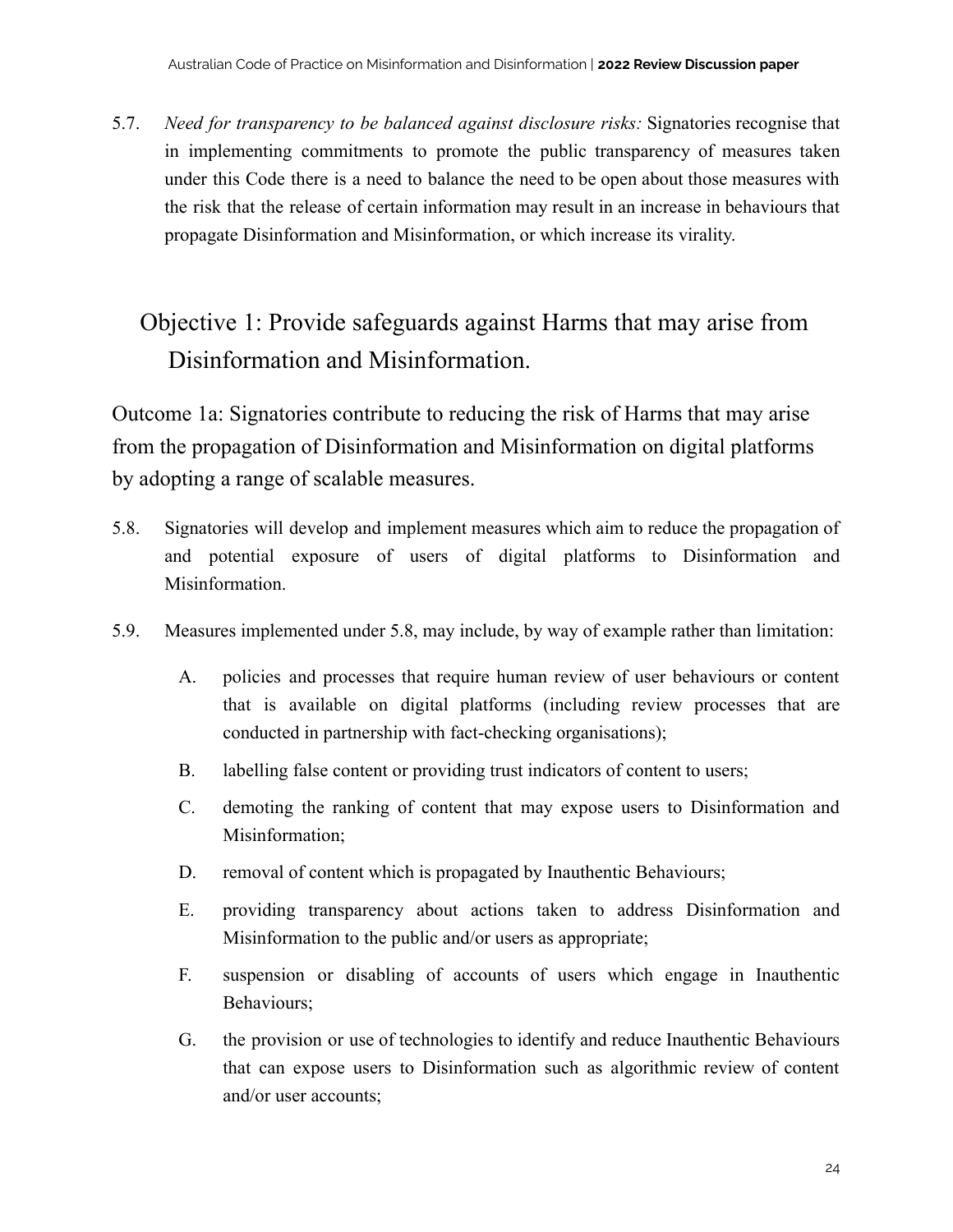- H. the provision or use of technologies which assist digital platforms or their users to check authenticity or accuracy or to identify the provenance or source of digital content;
- I. exposing metadata to users about the source of content;
- J. enforcing published editorial policies and content standards;
- K. prioritising credible and trusted news sources that are subject to a published editorial code (noting that some Signatories may remove or reduce the ranking of news content which violates their policies in accordance with section 4.5);
- L. partnering and/or providing funding for fact checkers to review Digital Content; and
- M. providing users with tools that enable them to exclude their access to certain types of Digital Content.

Outcome 1b: Users will be informed about the types of behaviours and types of content that will be prohibited and/or managed by Signatories under this Code.

5.10. Signatories will implement and publish policies and procedures and any appropriate guidelines or information relating to the prohibition and/or management of user behaviours and/or content that may propagate Disinformation and/or Misinformation via their services or products.

Outcome 1c: Users can report content or behaviours to Signatories that violates their policies under section 5.10 through publicly available and accessible reporting tools.

- 5.11. Signatories will implement and publish policies, procedures and appropriate guidelines that will enable users to report the types of behaviours and content that violates their policies under section 5.10.
- 5.12. In implementing the commitment in section 5.11, Signatories recognise that the terms Disinformation and Misinformation may be unfamiliar to users and thus policies and procedures aimed at achieving this outcome may specify how users may report a range of impermissible content and behaviours on digital platforms.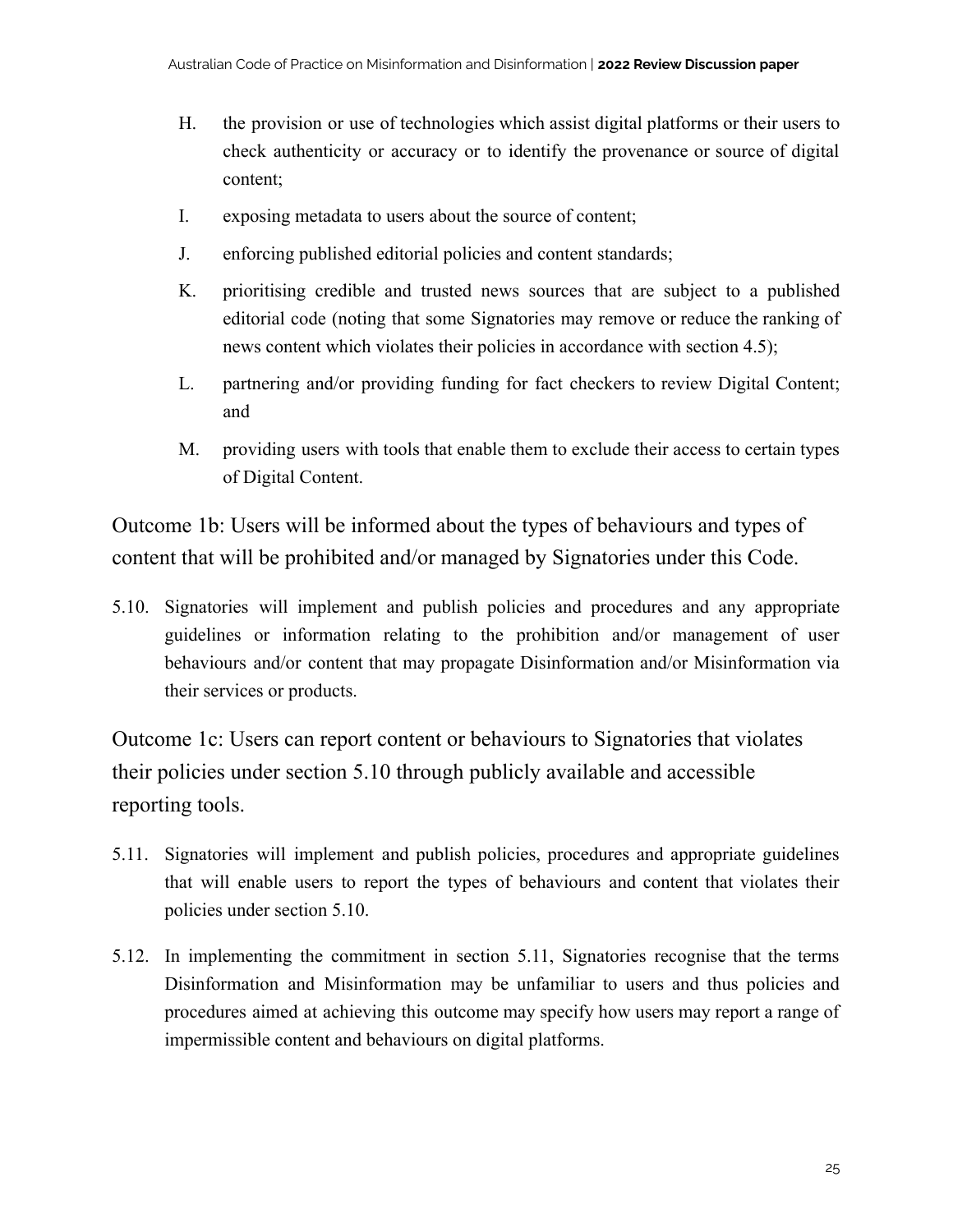Outcome 1d: Users will be able to access general information about Signatories' actions in response to reports made under 5.11.

5.13. Signatories will implement and publish policies, procedures and/or aggregated reports (including summaries of user reports made under 5.11) regarding the detection and removal of content that violates platform policies, including but not necessarily limited to content on their platforms that qualifies as Misinformation and/or Disinformation.

# Objective 2: Disrupt advertising and monetisation incentives for Disinformation.

Outcome 2: Advertising and/or monetisation incentives for Disinformation are reduced.

- 5.14. Signatories will implement policies and processes that aim to disrupt advertising and/or monetisation incentives for Disinformation.
- 5.15. Policies and processes implemented under 5.14 may for example, include:
	- A. promotion and/or inclusion of the use of brand safety and verification tools;
	- B. enabling engagement with third party verification companies;
	- C. assisting and/or allowing advertisers to assess media buying strategies and online reputational risks;
	- D. providing advertisers with necessary access to client-specific accounts to help enable them to monitor the placement of advertisements and make choices regarding where advertisements are placed; and /or
	- E. restricting the availability of advertising services and paid placements on accounts and websites that propagate Disinformation.
- 5.16. Signatories recognise that all parties involved in the buying and selling of online advertising and the provision of advertising-related services need to work together to improve transparency across the online advertising ecosystem and thereby to effectively scrutinise, control and limit the placement of advertising on accounts and websites that propagate Disinformation.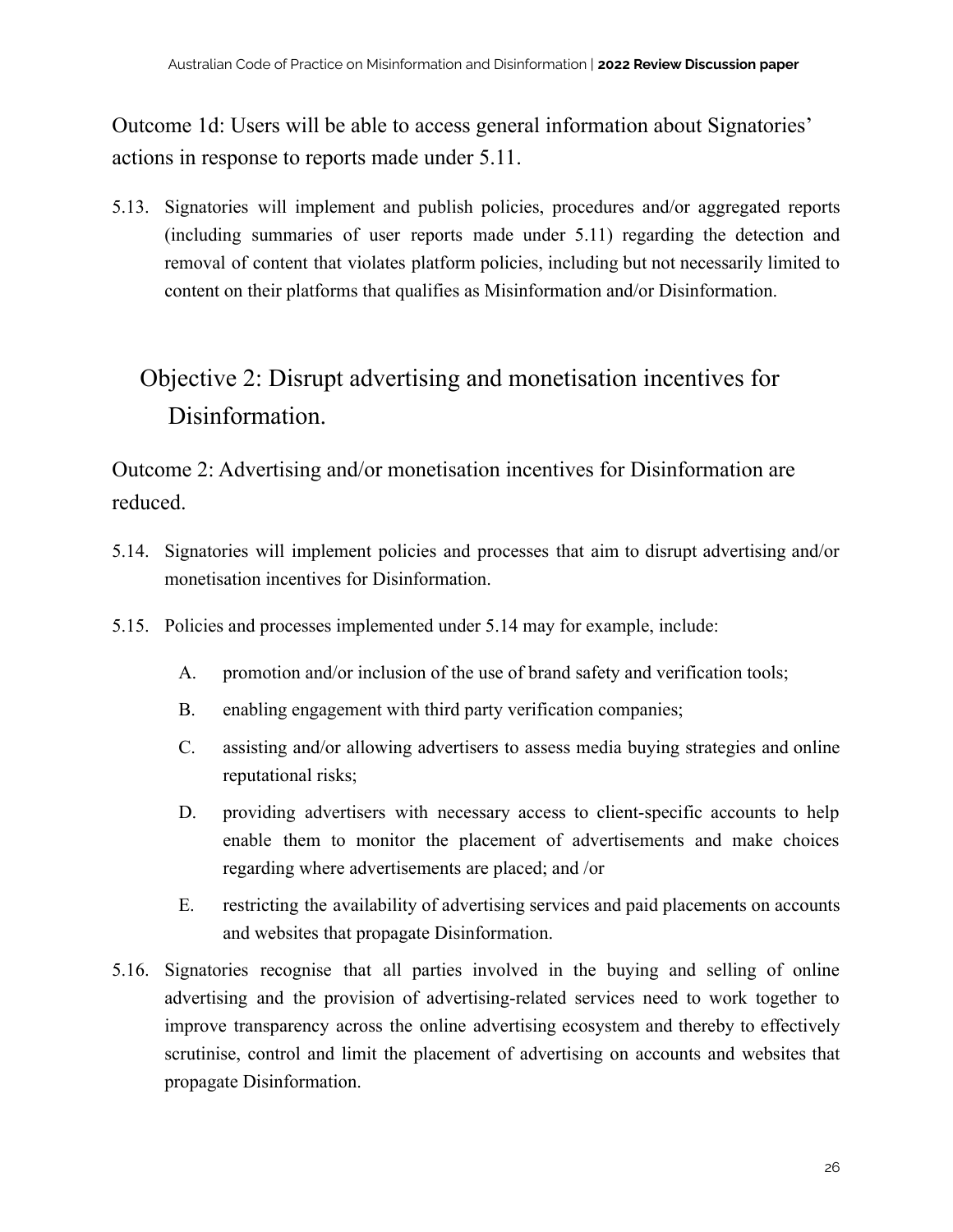# Objective 3: Work to ensure the integrity and security of services and products delivered by digital platforms.

Outcome 3: The risk that Inauthentic User Behaviours undermine the integrity and security of services and products is reduced.

- 5.17. Signatories commit to take measures that prohibit or manage the types of user behaviours that are designed to undermine the integrity and security of their services and products, for example, the use of fake accounts or automated bots that are designed to propagate Disinformation.
- 5.18. To allow for the expectations of some users and digital platforms about the protection of privacy, measures developed and implemented in accordance with this commitment should not preclude the creation of pseudonymous and anonymous accounts.

# Objective 4: Empower consumers to make better informed choices of digital content.

Outcome 4: Users are enabled to make more informed choices about the source of news and factual content accessed via digital platforms and are better equipped to identify Misinformation.

- 5.19. Signatories will implement measures to enable users to make informed choices about Digital Content and to access alternative sources of information.
- 5.20. Measures developed and implemented in accordance with the commitment in 5.19 may include, for example:
	- A. the use of technological means to prioritise or rank Digital Content to enable users to easily find diverse perspectives on matters of public interest;
	- B. aggregation or promotion of news content subject to an independent editorial code and complaints scheme;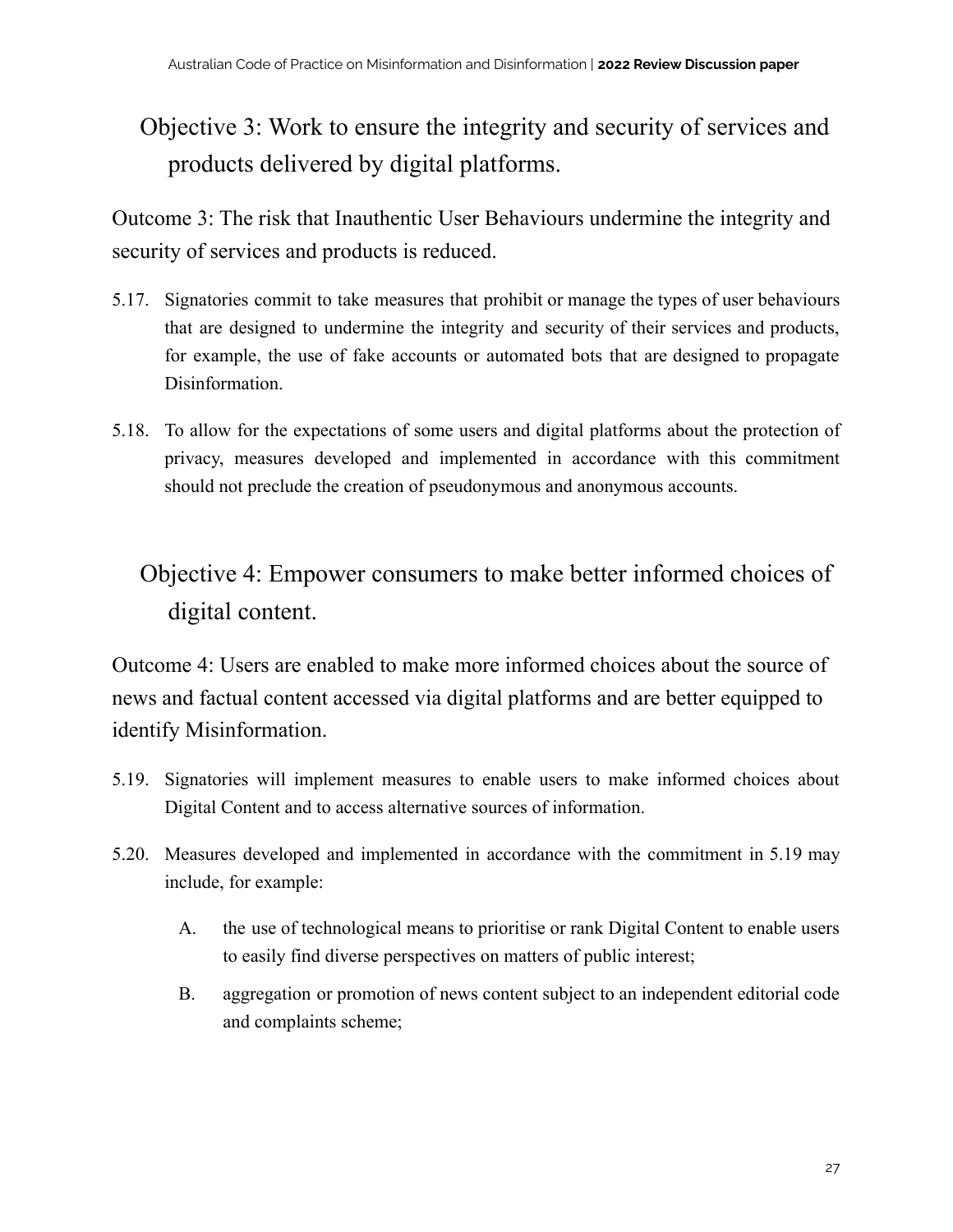- C. the provision or use of technologies which signal the credibility of news sources, or which assist digital platforms or their users to check the authenticity or accuracy of online news content, or to identify its provenance or source;
- D. the promotion of digital literacy; and or
- E. the provision of financial support and/or sustainable partnerships with fact-checking organisations.

# Objective 5: Improve public awareness of the source of Political Advertising carried on digital platforms.

Outcome 5: Users are better informed about the source of Political Advertising.

- 5.21. While Political Advertising is not Misinformation or Disinformation for the purposes of the Code, Signatories will develop and implement policies that provide users with greater transparency about the source of Political Advertising carried on digital platforms.
- 5.22. Measures developed and implemented in accordance with the commitment in 5.21 may include requirements that advertisers identify and/or verify the source of Political Advertising carried on digital platforms; policies which prohibit advertising that misrepresents, deceives, or conceals material information about the advertiser or the origin of the advertisement; the provision of tools which enable users to understand whether a political ad has been targeted to them; and policies which require that Political Advertisements which appear in a medium containing news or editorial content are presented in such a way as to be readily recognisable as a paid-for communication.
- 5.23. Signatories may also, as a matter of policy, choose not to target advertisements based on the inferred political affiliations of a user.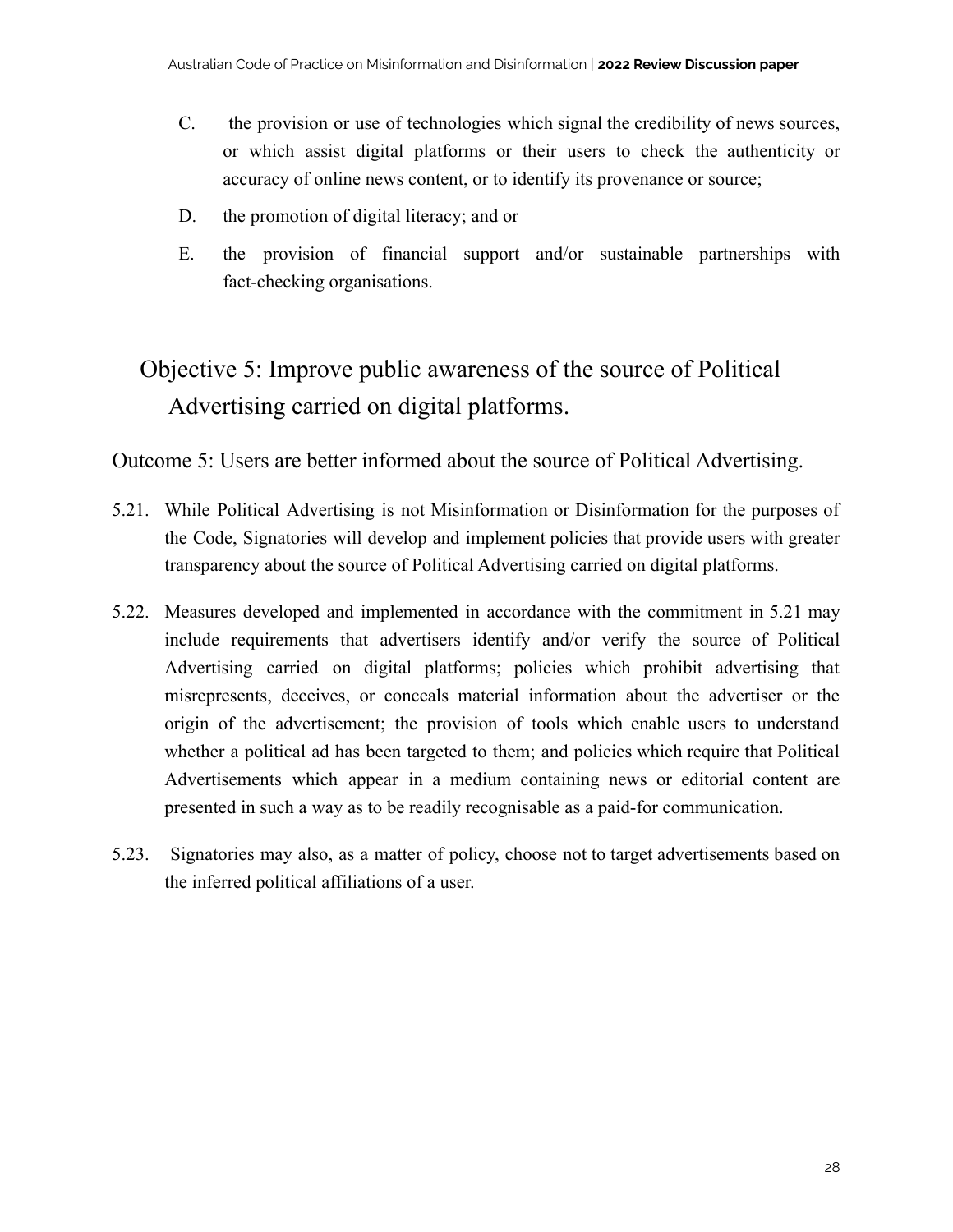# Objective 6: Strengthen public understanding of Disinformation and Misinformation through support of strategic research.

Outcome 6: Signatories support the efforts of independent researchers to improve public understanding of Disinformation and Misinformation.

- 5.24. Signatories commit to support and encourage good faith independent efforts to research Disinformation and Misinformation both online and offline. Good faith research includes research that is conducted in accordance with the ethics policies of an accredited Australian University, provided such policies require that data collected by the researcher is used solely for research purposes and is stored securely on a university IT system, or any research which is conducted in accordance with the prior written agreement of the digital platform.
- 5.25. Measures taken to implement 5.24 may include, for example, cooperation with relevant initiatives taken by independent fact checking bodies. Other measures may include funding for research and/or sharing datasets, undertaking joint research, or otherwise partnering with academics and civil society organisations.
- 5.26. Signatories commit not to prohibit or discourage good faith research, as described in 5.24, into Disinformation or Misinformation on their platform.
- 5.27. Relevant Signatories commit to convene an annual event to foster discussions regarding Disinformation and Misinformation within academia and Civil Society.

# Objective 7: Signatories publicise the measures they take to combat Disinformation and Misinformation.

Outcome 7: The public can access information about the measures Signatories have taken to combat Disinformation and Misinformation.

- 5.28. All Signatories will make and publish the annual report information in section 7.
- 5.29. In addition, Signatories will publish additional information detailing their progress in relation to Objective 1 and any additional commitments they have made under this Code.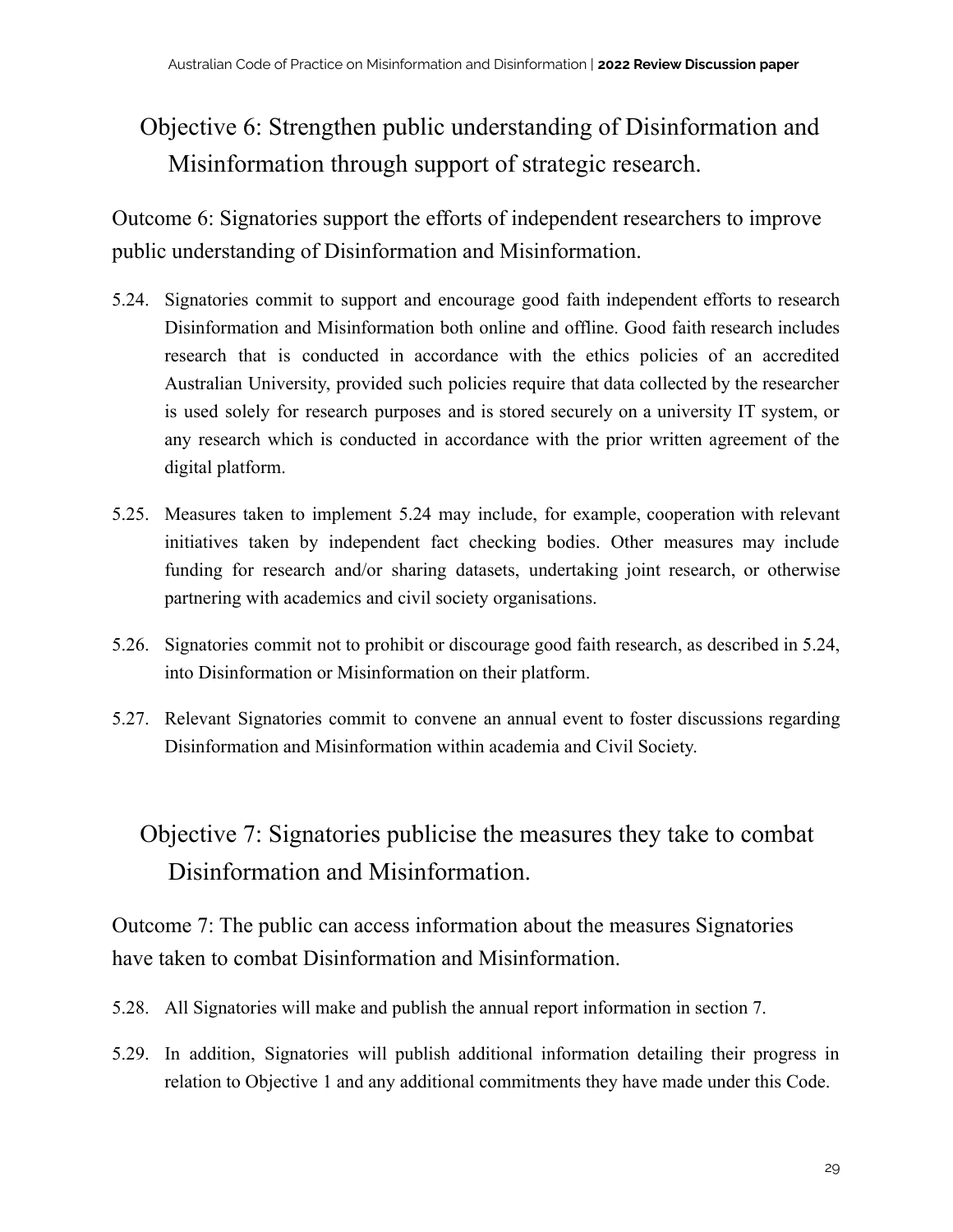5.30. Signatories may fulfill their commitment in section 5.29 by providing additional reports and/or public updates on areas such as content removals, open data initiatives, research reports, media announcements, user data requests and business transparency reports. Examples of such information could include, by way of example rather than limitation, blog posts, white papers, in-product notifications, transparency reports, help centres, or other websites.

## 6. Guidance on platform-specific measures

- 6.1. *Proportionality of measures under Code:* The measures taken by Signatories pursuant to this Code will be proportionate and relevant to their specific context including the Harm posed by instances of Disinformation and Misinformation. Signatories may take into consideration a variety of factors in assessing the appropriateness of measures including:
	- A. the actors which are engaged in propagating Disinformation and Misinformation;
	- B. the nature of the behaviour of users propagating Disinformation and Misinformation, for example, whether the behaviour is automated and intentional and/or maliciously motivated and the extent to which it is coordinated, persistent and at scale;
	- C. the type of Product or Service via which the content is distributed and whether it has network effects that result in content being widely and rapidly shared amongst users of the platform;
	- D. whether the platform may receive a commercial benefit from the propagation of the content (for example, whether the content is sponsored content);
	- E. the extent to which it is reasonably possible to verify the falsity of relevant Digital Content via an authoritative or credible source;
	- F. the proximity and severity of the Harm that is reasonably likely to result from the propagation of the content;
	- G. the nature of the online community using the digital platform;
	- H. the size and nature of the digital platform's business and the resources available to it;
	- I. the need to protect freedom of expression in balance with other human rights; and
	- J. the need to protect user privacy.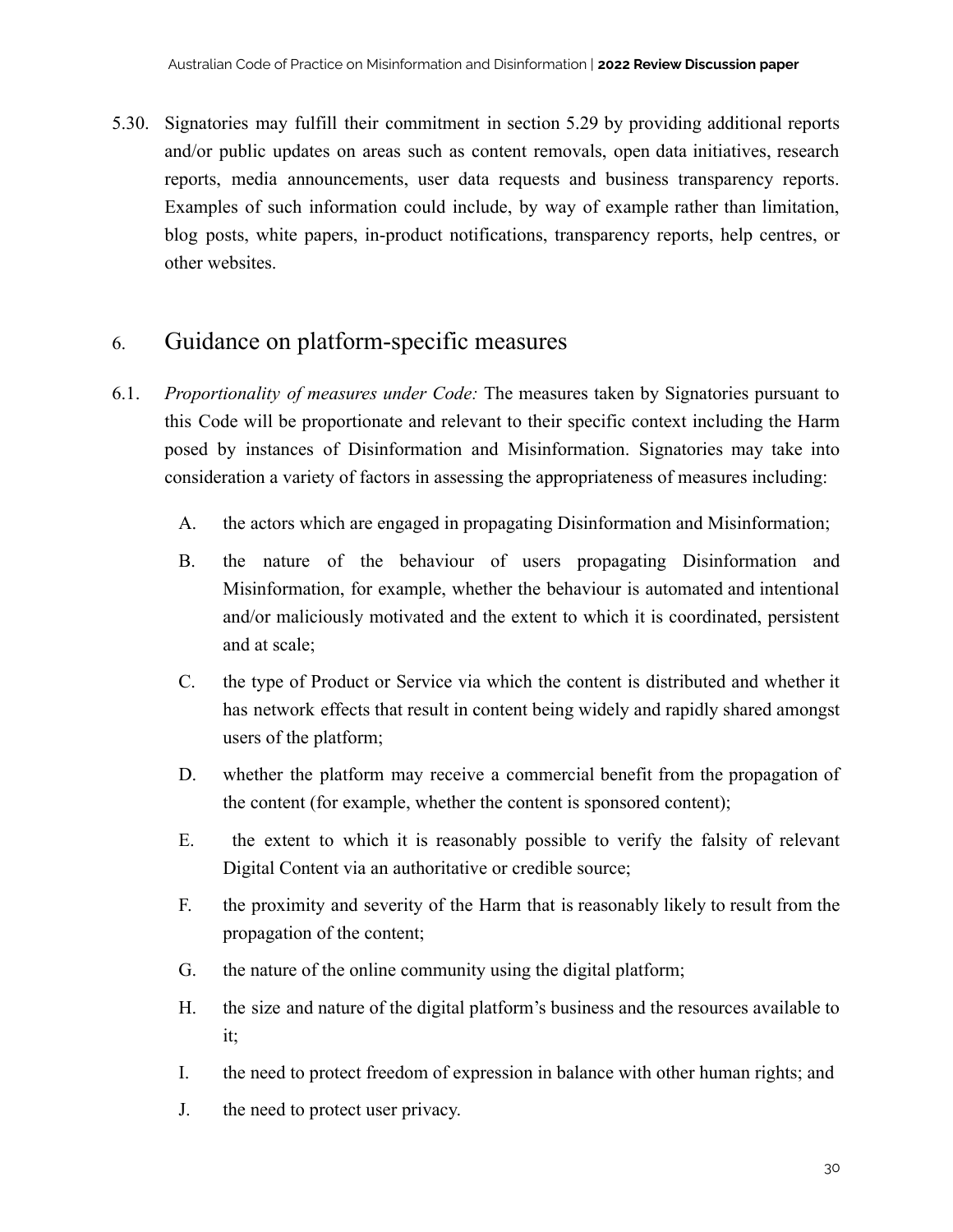## 7. Code administration

7.1. *Opt-in:* In recognition of the variation in business models and product offerings of Digital platforms, this Code is designed to allow a range of businesses to make commitments by way of opt-in arrangements. Within three months of signing the Code, Signatories will nominate the provisions to which they commit using the Opt-in Nominations Form in Appendix 1. A Signatory is not bound to comply with commitments it has not nominated.

Each Signatory will annually re-assess the extent the provisions of the Code are relevant to their products and services (including whether any new products and services should be subject to the Code) and update and notify DIGI of any updates to the opt-in form. DIGI will publish updates to the Opt-in Nominations Form on the DIGI website.

- 7.2. *Withdrawal from Code:* A Signatory may withdraw from the Code or a particular commitment under the Code by notifying DIGI.
- 7.3. *Annual Report:* In addition to the Opt-in Nomination Form under section 7.1, each Signatory will provide an annual report to DIGI setting out its progress towards achieving the outcomes contained in the Code which will be published on the DIGI website. Each Signatory's annual report will list its product and services that are subject to the Code including any additional products and services that have been been assessed to be subject to the Code during the period covered by the re

The first report will be in the form of the template report provided in Appendix 2 and submitted within three months of the commencement of the Code. Signatories have developed and implemented a best practice guideline that will inform the data and other information to be included in subsequent reports.

7.4. *Complaints:* Signatories have established a complaints facility for resolving complaints by the public about possible breaches of Signatories' commitments under the Code. The public can access the facility via a complaints portal on DIGI's website. An independent Complaints Sub-committee resolves complaints in accordance with Terms of Reference, which are published on the DIGI website, together with information about the operation of the complaints facility and the governance of the Code. The complaints facility does not accept complaints about individual items of content on Signatories' products or services, which should be directed to the relevant Signatory via their reporting mechanisms.